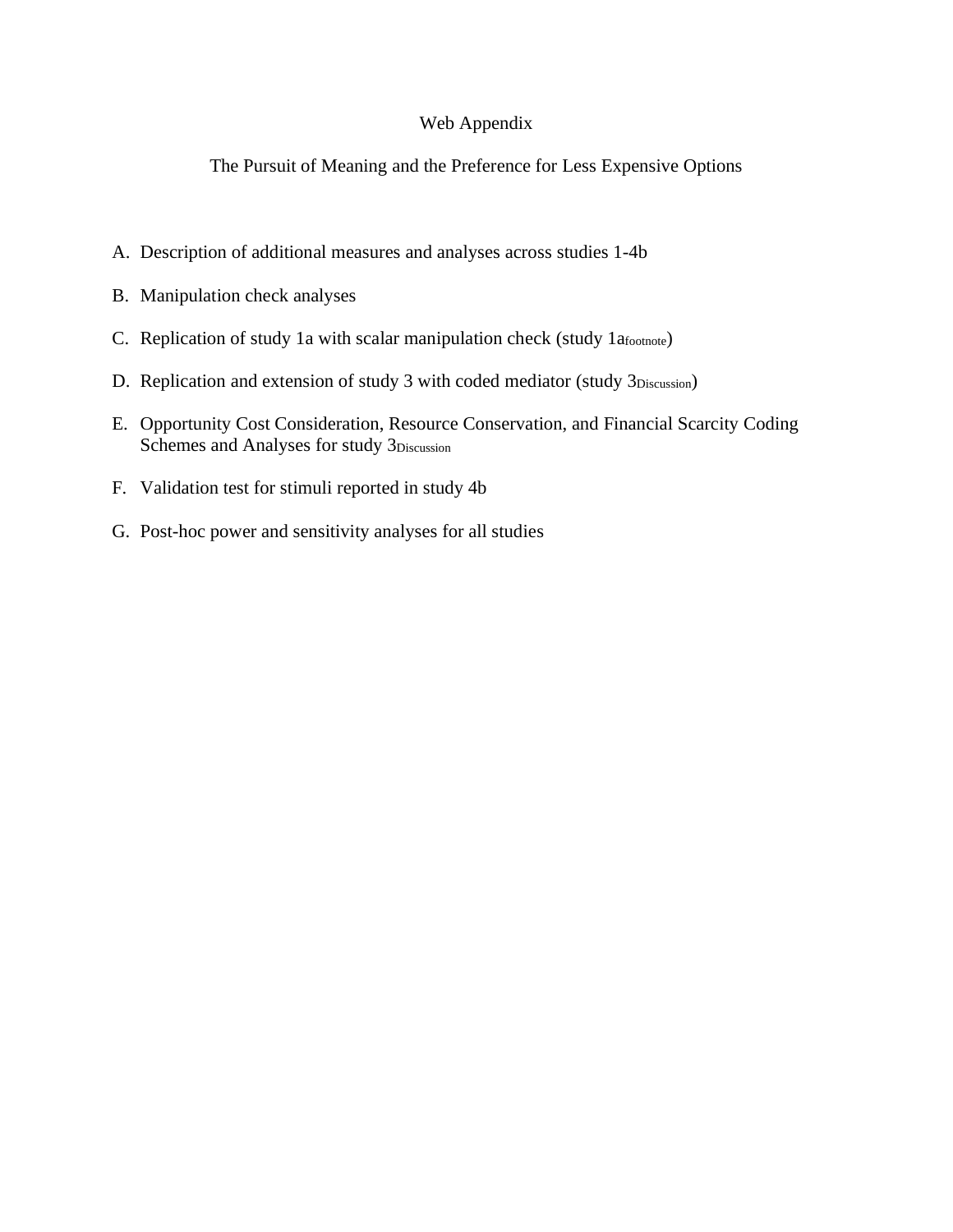# **APPENDIX A.** DESCRIPTION OF ADDITIONAL MEASURES AND ANCILLARY ANALYSES ACROSS STUDIES 1-4b

In table A1, we report all supplemental analyses on key demographic variables and all additional measures.

The demographics analyses examined the potential moderating influence of *gender*, *income*, and *age*.

The individual difference analyses examined the potential moderating influence of *materialism* and *ethically-minded consumer behavior*. In studies 1a and 2, after completing the focal dependent variable and responding to the manipulation check participants completed the 9 item Materialism scale (short form; Richins 2004; αs range from .75 to .83). In study 1a only, participants also completed the 10-item Ethically-Minded Consumer Behavior scale (Sudbury-Riley and Kohlbacher 2016;  $\alpha = .90$  to .95). For each scale, responses were averaged into an index and mean-centered. These individual difference scales were measured as potential moderators of our anticipated effect of the goal manipulation on preference for less expensive items.

In study 1a, we also measured product involvement. Specifically, participants were asked to indicate how much they cared about eight products/product categories on scales ranging from 1 (not at all) to 5 (very much so). These items corresponded with the choice sets participants saw previously (*cooking*, *cars*, *cameras*, *coffee*, *water*, *skiing*, *Uber*, and *fine dining*). We summarized involvement measures into an index ( $\alpha$  = .46 to .69) and examined whether overall involvement moderated the key result.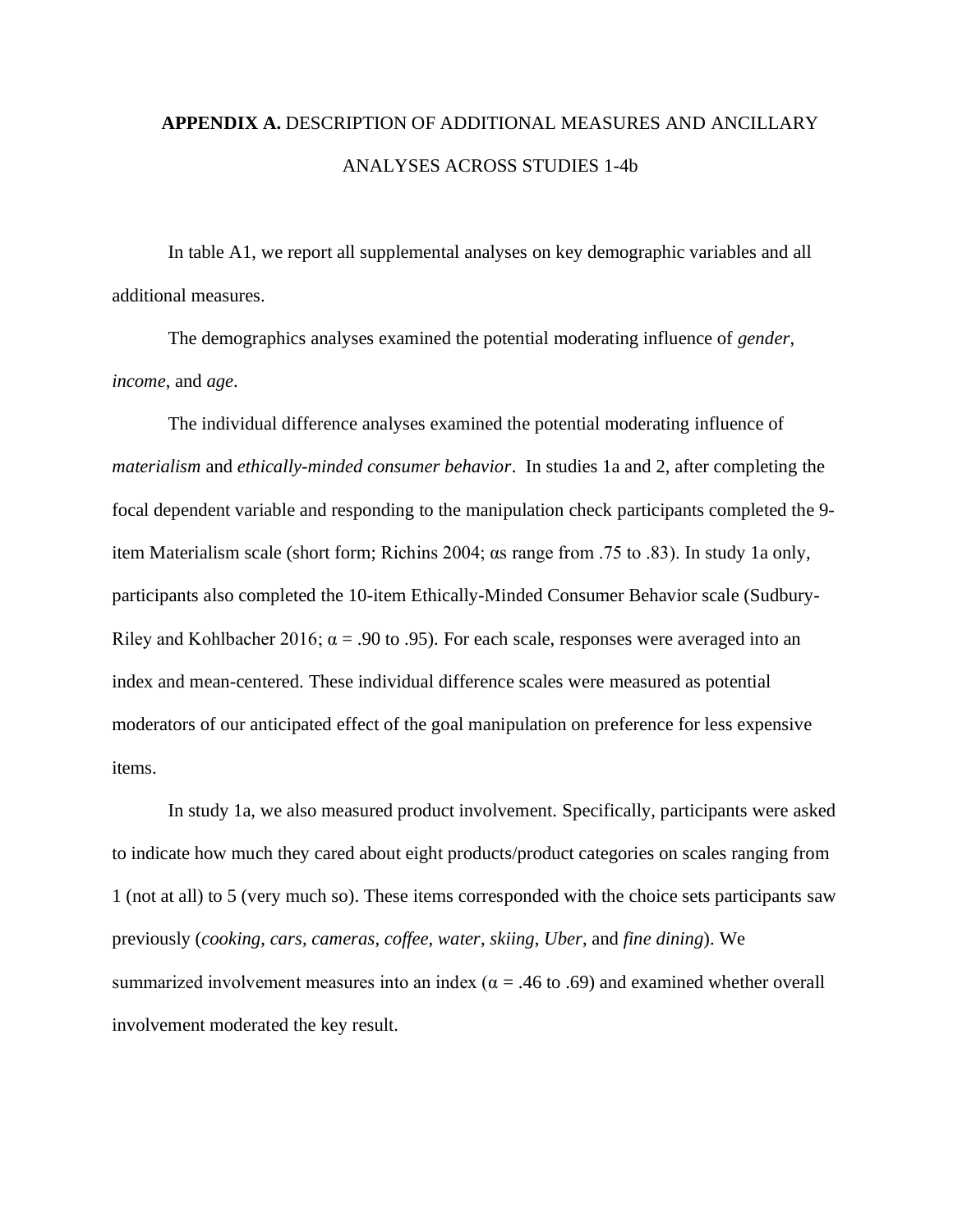Across multiple studies we included two items tied to one author's earlier

conceptualization of the characteristics of meaningfulness in consumption. These relate to a separate project and have no bearing on the present results. Participants were asked to indicate the degree to which they (1) made choices that were *unique to them* (vs. choices others would make) and (2) relied on previous *experience and expertise* (vs. not) on seven-point slider scales.

Lastly, in study 3, we asked about the degree to which participants focused on price, as well as alternative uses of their time and energy. For the sake of conceptual clarity, our operationalization of opportunity costs consists solely of participants' focus on alternative uses of money. These measures were included to examine other potential representations of opportunity costs.

|                                                                                              | Study                  | $M_{Meaning}$ (SD) | $M_{Please}$ (SD) | Contrast                                                     |
|----------------------------------------------------------------------------------------------|------------------------|--------------------|-------------------|--------------------------------------------------------------|
| Gender                                                                                       |                        |                    |                   |                                                              |
| Effect on preference DV<br>controlling for gender                                            | 1a                     | $-$                |                   | $b = .28$ , $t(169) = 2.69$ , $p = .008$ , $\beta = .28$     |
|                                                                                              | 1 <sub>b</sub>         |                    |                   | $b = .34$ , $t(321) = 4.04$ , $p < .001$ , $\beta = .31$     |
|                                                                                              | $1a_{\text{Footnote}}$ |                    |                   | $b = .34$ , $t(435) = 2.58$ , $p = .010$ , $\beta = .34$     |
|                                                                                              | 3                      |                    |                   | $b = .39$ , $t(434) = 5.22$ , $p < .001$ , $\beta = .34$     |
|                                                                                              | 3Discussion            | $ -$               |                   | $b = .36$ , $t(281) = 3.41$ , $p = .001$ , $\beta = .28$     |
| Effect on price DV<br>controlling for gender                                                 | 2                      |                    |                   | $b = -2.93$ , $t(422) = -1.75$ , $p = .081$ , $\beta = -.15$ |
| Effect on WTP (baseline<br><i>vs. opportunity cost</i><br>neglect) controlling for<br>gender | 4b                     |                    |                   | $b = 3.36$ , $t(327) = 3.20$ , $p = .001$ , $\beta = .20$    |
| Effect on WTP (baseline<br>vs. opportunity cost<br>consideration)<br>controlling for gender  | 4b                     |                    |                   | $b = 1.23$ , $t(327) = 1.17$ , $p = .241$ , $\beta = .07$    |
| Goal X gender<br>interaction                                                                 | 1a                     |                    |                   | $b = -.003$ , $t(169) = -.02$ , $p = .981$ , $\beta = -.003$ |
|                                                                                              | 1 <sub>b</sub>         |                    |                   | $b = -.06$ , $t(321) = -.542$ , $p = .588$ , $\beta = -.04$  |
|                                                                                              | $1a$ Footnote          |                    |                   | $b = .10$ , $t(435) = .742$ , $p = .458$ , $\beta = .10$     |

Table A1. Supplemental analyses of demographic and ancillary measures across all studies.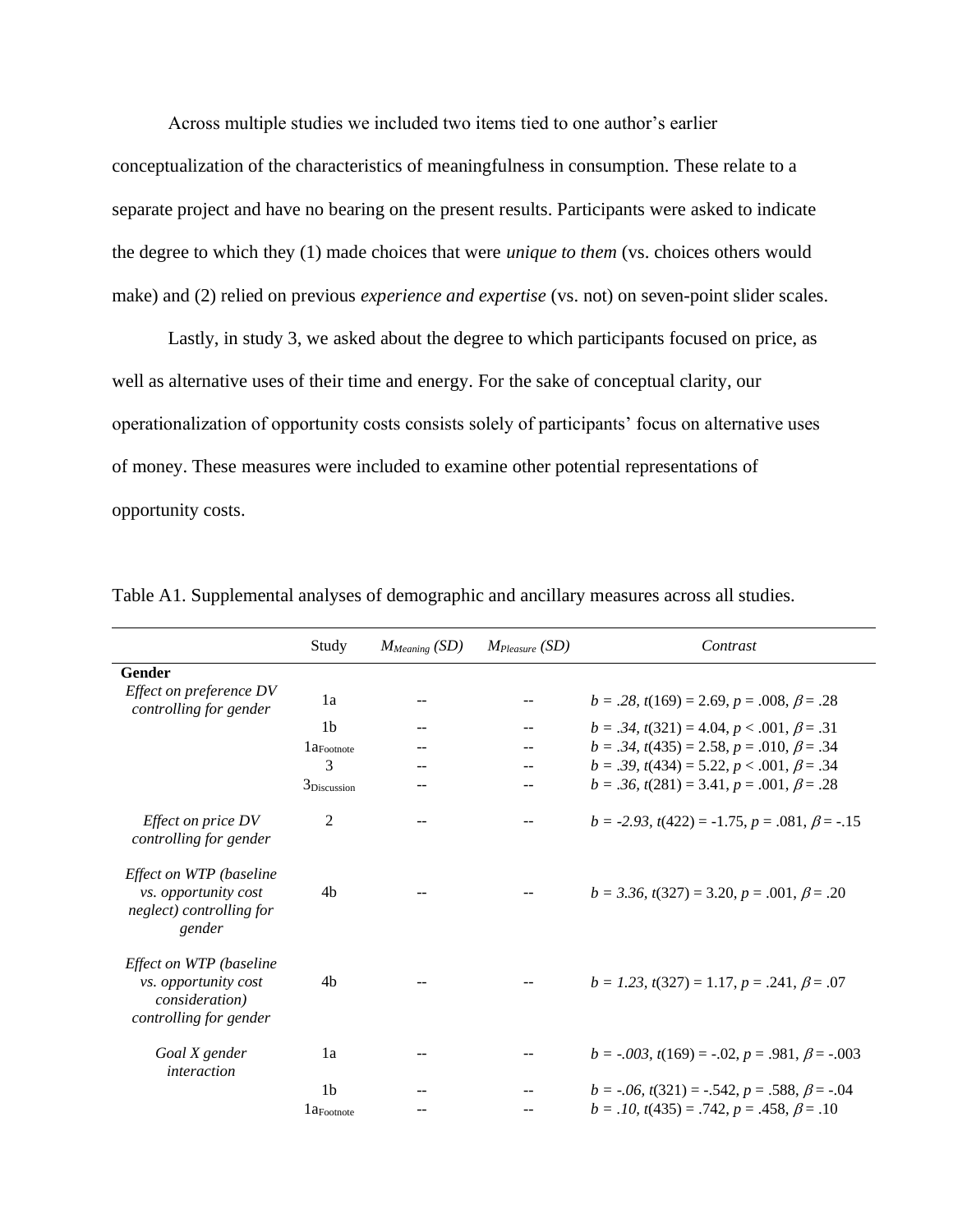|                                                                                             | $\overline{c}$          | --    | $-$                                           | $b = .54$ , $t(422) = .270$ , $p = .788$ , $\beta = .02$     |
|---------------------------------------------------------------------------------------------|-------------------------|-------|-----------------------------------------------|--------------------------------------------------------------|
|                                                                                             | 3                       |       |                                               | $b = -.04$ , $t(434) = -.363$ , $p = .717$ , $\beta = -.02$  |
|                                                                                             | 3 <sub>Discussion</sub> |       |                                               | $b = -.05$ , $t(281) = -.330$ , $p = .741$ , $\beta = -.03$  |
| <b>Income</b>                                                                               |                         |       |                                               |                                                              |
| Effect on preference DV<br>controlling for income                                           | 1 <sub>b</sub>          | --    |                                               | $b = .31$ , $t(317) = 5.39$ , $p < .001$ , $\beta = .29$     |
| Effect on price DV<br>controlling for income                                                | $\mathfrak{2}$          |       |                                               | $b = -5.69$ , $t(400) = -2.55$ , $p = .076$ , $\beta = -.30$ |
| Effect on WTP (baseline<br>vs. opportunity cost<br>neglect) controlling for<br>income       | 4 <sub>b</sub>          |       | $\mathord{\hspace{1pt}\text{--}\hspace{1pt}}$ | $b = 3.52$ , $t(318) = 3.31$ , $p = .001$ , $\beta = .21$    |
| Effect on WTP (baseline<br>vs. opportunity cost<br>consideration)<br>controlling for income | 4b                      |       |                                               | $b = 1.27$ , $t(318) = 1.19$ , $p = .236$ , $\beta = .08$    |
| Goal X income<br>interaction                                                                | 1 <sub>b</sub>          |       |                                               | $b = -.02, t(317) = -.947, p = .345, \beta = -.05$           |
|                                                                                             | 2                       |       |                                               | $b = -.66$ , $t(400) = -1.07$ , $p = .284$ , $\beta = -.18$  |
| Age                                                                                         |                         |       |                                               |                                                              |
| Effect on preference DV<br>controlling for age                                              | 1a                      | $-$   | $\overline{\phantom{m}}$                      | $b = .28$ , $t(169) = 3.88$ , $p < .001$ , $\beta = .29$     |
|                                                                                             | 1 <sub>b</sub>          |       |                                               | $b = .33$ , $t(319) = 5.55$ , $p < .001$ , $\beta = .30$     |
|                                                                                             | $1a$ Footnote           |       |                                               | $b = .43$ , $t(434) = 10.1$ , $p < .001$ , $\beta = .44$     |
|                                                                                             | 3                       |       |                                               | $b = .37, t(432) = 7.01, p < .001, \beta = .32$              |
|                                                                                             | 3 <sub>Discussion</sub> |       |                                               | $b = .33$ , $t(281) = 4.55$ , $p < .001$ , $\beta = .26$     |
| Effect on price DV<br>controlling for age                                                   | 2                       | $-$   | --                                            | $b = -2.28$ , $t(419) = -2.45$ , $p = .015$ , $\beta = -.12$ |
| Effect on WTP (baseline<br>vs. opportunity cost<br>neglect) controlling for<br>age          | 4b                      |       |                                               | $b = 3.54$ , $t(327) = 3.37$ , $p = .001$ , $\beta = .21$    |
| Effect on WTP (baseline<br>vs. opportunity cost<br>consideration)<br>controlling for age    | 4b                      |       |                                               | $b = 1.38$ , $t(327) = 1.32$ , $p = .188$ , $\beta = .08$    |
| Goal X age interaction                                                                      | la                      | $- -$ | $ -$                                          | $b = -.08, t(169) = -1.48, p = .140, \beta = -.11$           |
|                                                                                             | 1 <sub>b</sub>          |       |                                               | $b = .01$ , $t(319) = 1.80$ , $p = .073$ , $\beta = .25$     |
|                                                                                             | $1a$ Footnote           |       |                                               | $b = .00$ , $t(434) = .017$ , $p = .987$ , $\beta = .001$    |
|                                                                                             | 2                       |       |                                               | $b = .11, t(419) = 1.48, p = .139, \beta = .07$              |
|                                                                                             | 3                       |       |                                               | $b = -.001$ , $t(432) = -.123$ , $p = .902$ , $\beta = -.01$ |
|                                                                                             | $3_{Discussion}$        | --    | $-$                                           | $b = -.01$ , $t(281) = -.926$ , $p = .355$ , $\beta = -.05$  |

**Materialism**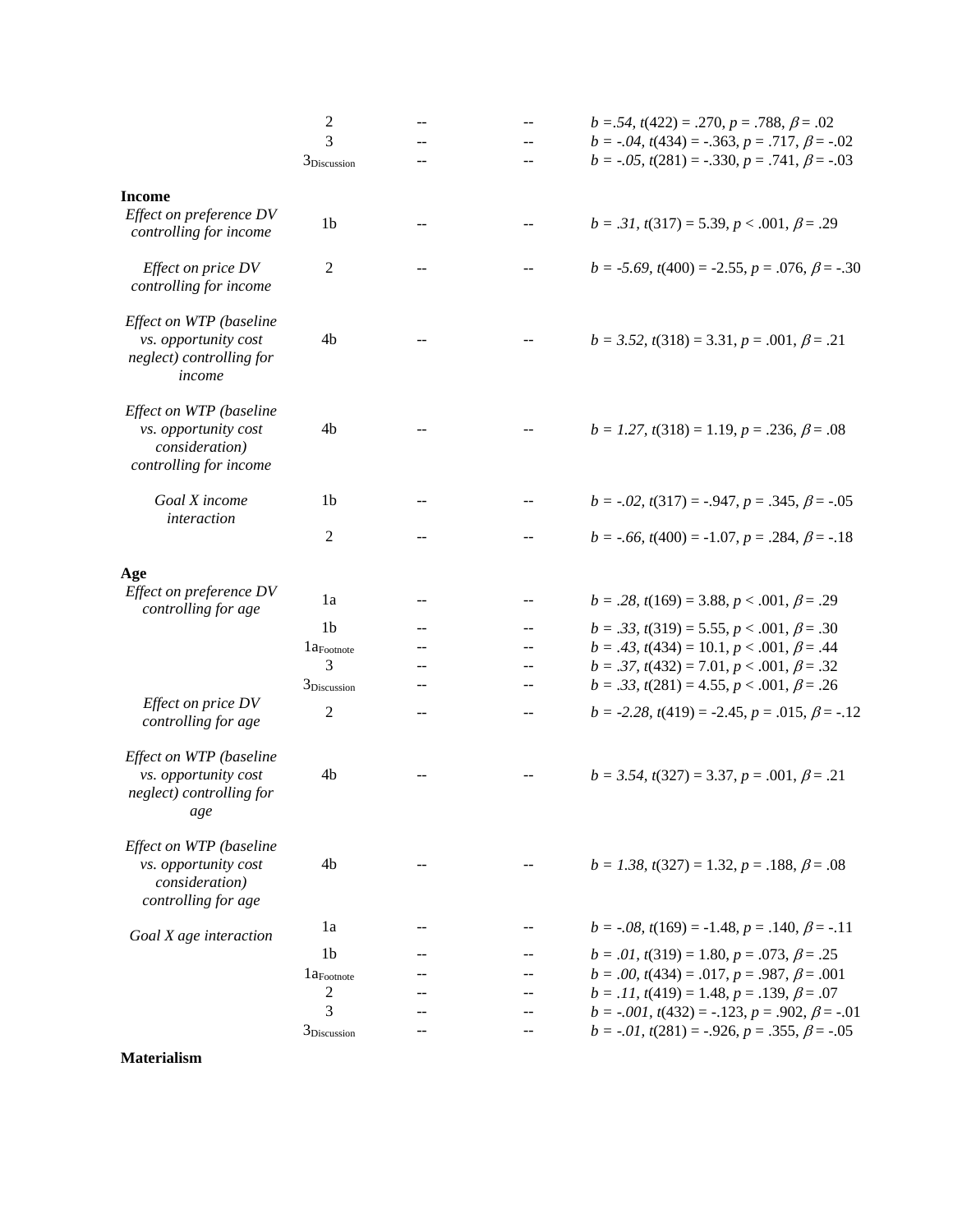| Effect on preference DV<br>controlling for<br>materialism | 1a                      | $-$        |            | $b = .28$ , $t(169) = 3.83$ , $p < .001$ , $\beta = .28$     |
|-----------------------------------------------------------|-------------------------|------------|------------|--------------------------------------------------------------|
| Effect on price DV<br>controlling for<br>materialism      | 2                       | $- -$      | $- -$      | $b = -2.48$ , $t(422) = -2.70$ , $p = .007$ , $\beta = -.13$ |
| Goal X materialism                                        | 1a                      | $- -$      | $- -$      | $b = -.01, t(169) = -.117, p = .907, \beta = -.01$           |
| interaction                                               | 2                       | $-$        | --         | $b = 1.54$ , $t(422) = 1.19$ , $p = .234$ , $\beta = .06$    |
| <b>EMCB</b>                                               |                         |            |            |                                                              |
| Effect on preference DV<br>controlling for EMCB           | 1a                      | $- -$      | $- -$      | $b = .27$ , $t(169) = 3.76$ , $p < .001$ , $\beta = .28$     |
| <b>Goal X EMCB</b><br>interaction                         | 1a                      | $- -$      | --         | $b = -.06$ , $t(169) = -.602$ , $p = .548$ , $\beta = -.04$  |
| <b>Involvement</b>                                        |                         |            |            |                                                              |
| Effect on preference DV                                   |                         |            |            |                                                              |
| controlling for<br>involvement                            | 1a                      |            |            | $b = .32$ , $t(169) = 4.49$ , $p < .001$ , $\beta = .32$     |
| Goal X involvement<br>interaction                         | 1a                      | $-$        | --         | $b = .06$ , $t(169) = .929$ , $p = .354$ , $\beta = .07$     |
| Made choices unique to<br>me                              | 1a                      | 5.42(1.67) | 5.23(1.80) | $t(171) = .721, p = .472, d = .11$                           |
|                                                           | 1 <sub>b</sub>          | 5.38(1.82) | 5.90(1.46) | $t(323) = 2.85, p = .005, d = .32$                           |
|                                                           | $\overline{2}$          | 5.71(1.19) | 5.62(1.37) | $t(424) = .676, p = .500, d = .07$                           |
|                                                           | 3Discussion             | 5.75(1.40) | 5.74(1.19) | $t(283) = .072, p = .942, d = .01$                           |
|                                                           | 4a                      | 5.45(1.60) | 5.48(1.59) | $t(436) = .225, p = .822, d = .02$                           |
| Relied on my expertise                                    | 1a                      | 4.83(1.56) | 4.21(1.98) | $t(171) = 2.27, p = .025, d = .35$                           |
|                                                           | 1 <sub>b</sub>          | 4.52(1.81) | 4.70(1.86) | $t(323) = 868, p = .386, d = .10$                            |
|                                                           | $\mathfrak{2}$          | 3.72(1.75) | 3.37(1.78) | $t(424) = 2.01, p = .045, d = .20$                           |
|                                                           | 3 <sub>Discussion</sub> | 5.33(1.64) | 5.37(1.50) | $t(283) = -.213, p = .831, d = .03$                          |
|                                                           | 4a                      | 4.31(1.69) | 4.10(1.84) | $t(436) = 1.22, p = .222, d = .12$                           |
|                                                           | 3                       | 5.10(1.63) | 4.65(1.78) | $t(436) = 2.71$ , p = .007, d = .26                          |
| Focus on price                                            |                         |            |            |                                                              |
| <b>Focus on alternative</b><br>uses of time               | 3                       | 2.57(1.86) | 2.14(1.66) | $t(436) = 2.52$ , p = .012, $d = .24$                        |
| <b>Focus on alternative</b><br>uses of energy             | 3                       | 2.82(1.97) | 2.15(1.71) | $t(436) = 3.84$ , p < .001, $d = .37$                        |
|                                                           |                         |            |            |                                                              |

NOTE. In analyses involving gender, females are coded as 1, all other genders coded as 0. EMCB = ethically-minded consumer behavior. For study 2, the comparison to the meaning condition was not pleasure, but instead a no-goal baseline condition. Study 3Discussion = the study referenced in the discussion of study 3 that replicates and extends it by examining a coded mediator.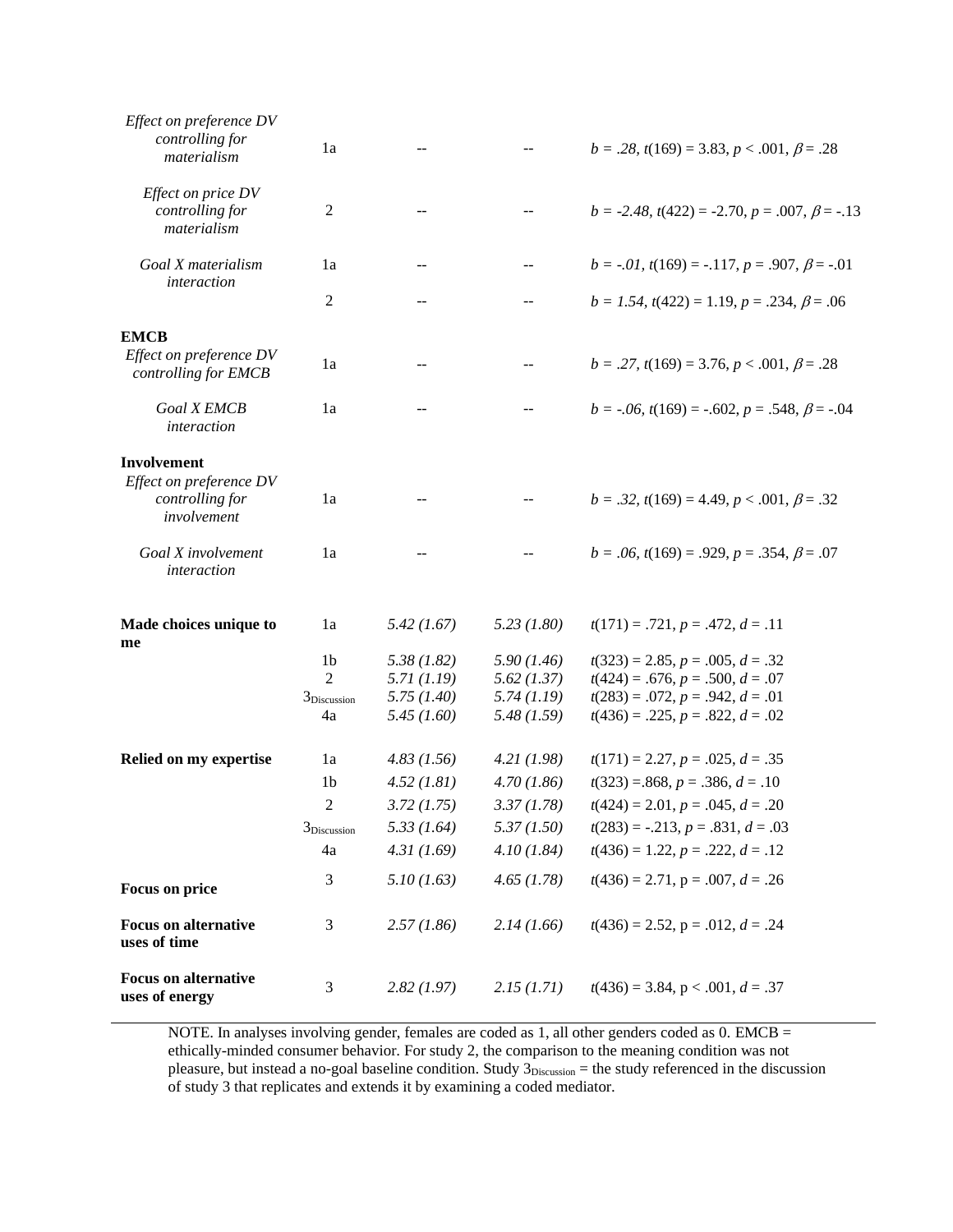### **APPENDIX B.** MANIPULATION CHECK ANALYSES

Primary (Dichotomous) Manipulation Check Used in Studies 1a-b, 3, and 3Discussion

Our focal manipulation check question asked respondents to indicate which goal they pursued as they completed the shopping task: pursue meaning or pursue pleasure (forced choice). This manipulation check was not used in studies 2, 4a, or 4b. Table B1 summarizes the success of the manipulation for each study in which the check was used. Overall, we find evidence that the manipulation worked as intended.

| <b>Study</b>     | %Pass manipulation check | $\%$ Meaning | $\%$ Pleasure |
|------------------|--------------------------|--------------|---------------|
| 1a               | 89.0%                    | 88.9%        | 89.1%         |
| 1b               | 80.3%                    | 72.3%        | 88.0%         |
| 2                | --                       | --           | --            |
| 3                | 92.0%                    | 91.3%        | 92.7%         |
| $3_{Discussion}$ | 87.0%                    | 91.5%        | 82.5%         |
| 4a               | --                       | --           |               |
| 4b               |                          | --           |               |

Table B1. Summary of focal manipulation check across all studies in which it was employed.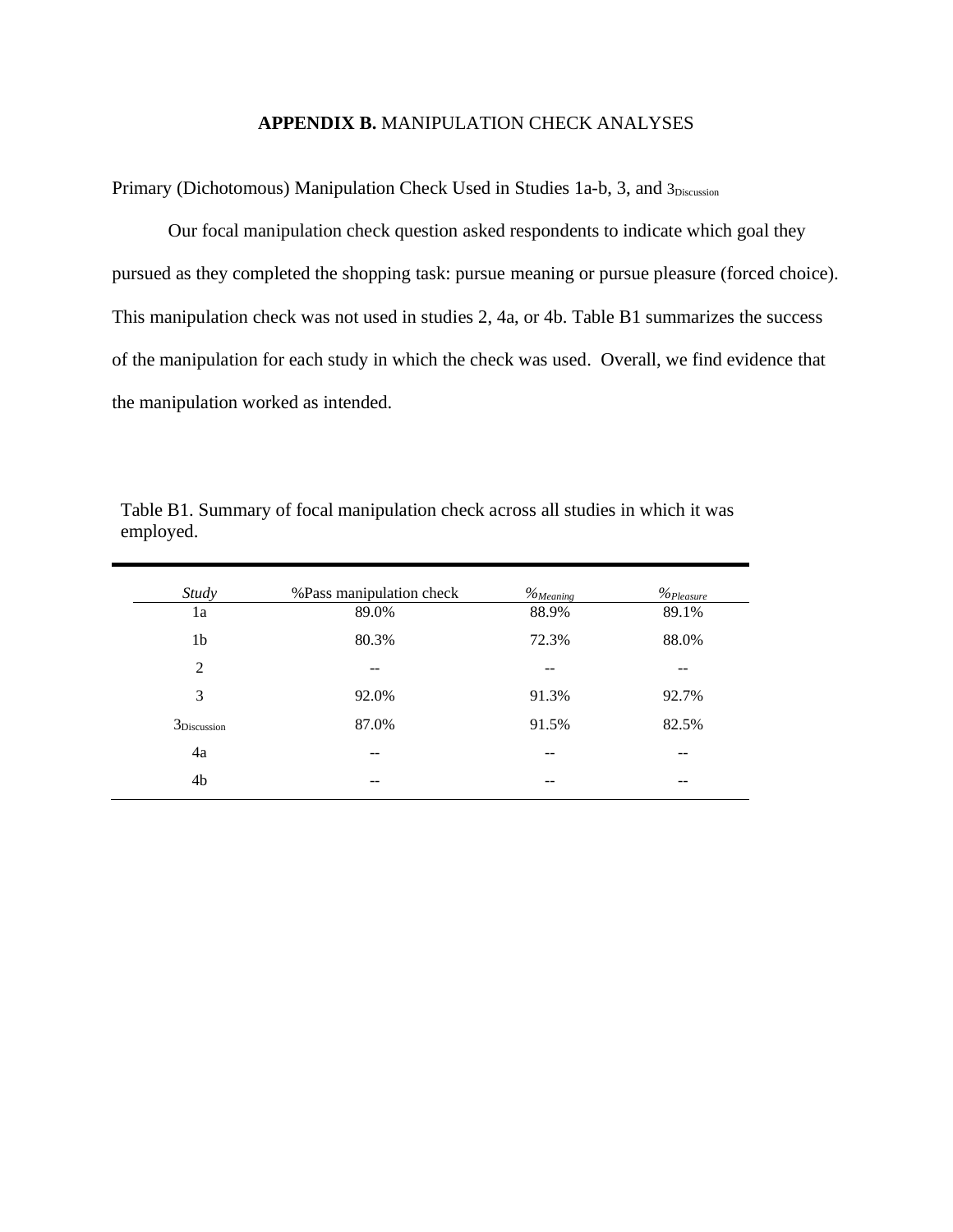# **APPENDIX C.** REPLICATION OF STUDY 1A WITH SCALAR MANIPULATION CHECK (STUDY 1AFOOTNOTE)

This follow-up study was a near replication of study 1a, designed to provide additional validation for the goal induction manipulation. Four hundred and forty Prolific workers completed this pre-registered study [\(https://aspredicted.org/S3J\\_HB8\)](https://aspredicted.org/S3J_HB8) in exchange for a small monetary payment. One participant from the meaning condition asked to have their data removed, leaving a final sample of 439 (394 women;  $M_{\text{age}} = 23.93$ ).

The (meaning vs. pleasure) manipulation and the dependent variable (average preference for less expensive items) were identical to study 1a, and the study proceeded identically during these phases. At the end of the study, instead of asking participants to select which goal they were pursuing, we measured the extent to which participants' preferences were motivated by the pursuit of meaning or pleasure, using separate scales. Notably, we manipulated which of these items we presented between participants, such that half of participants reported on the influence of meaning, and the remaining participants reported on the influence of pleasure. Specifically, participants were asked, "To what extent were your purchase preferences motivated by the pursuit of MEANING [PLEASURE]," with capitalized bracketed information manipulated between groups. Responses were made on a scale ranging from 1 (not at all) to 7 (extremely).

We measured meaning and pleasure in separate samples to avoid contamination and minimize the likelihood that the results were colored by measurement artifacts (given the high correlation between meaning and pleasure; Baumeister et al. 2013; Dwyer, Dunn, and Hershfield 2017). We anticipated that both measures would separately relate to the dependent variable across independent samples.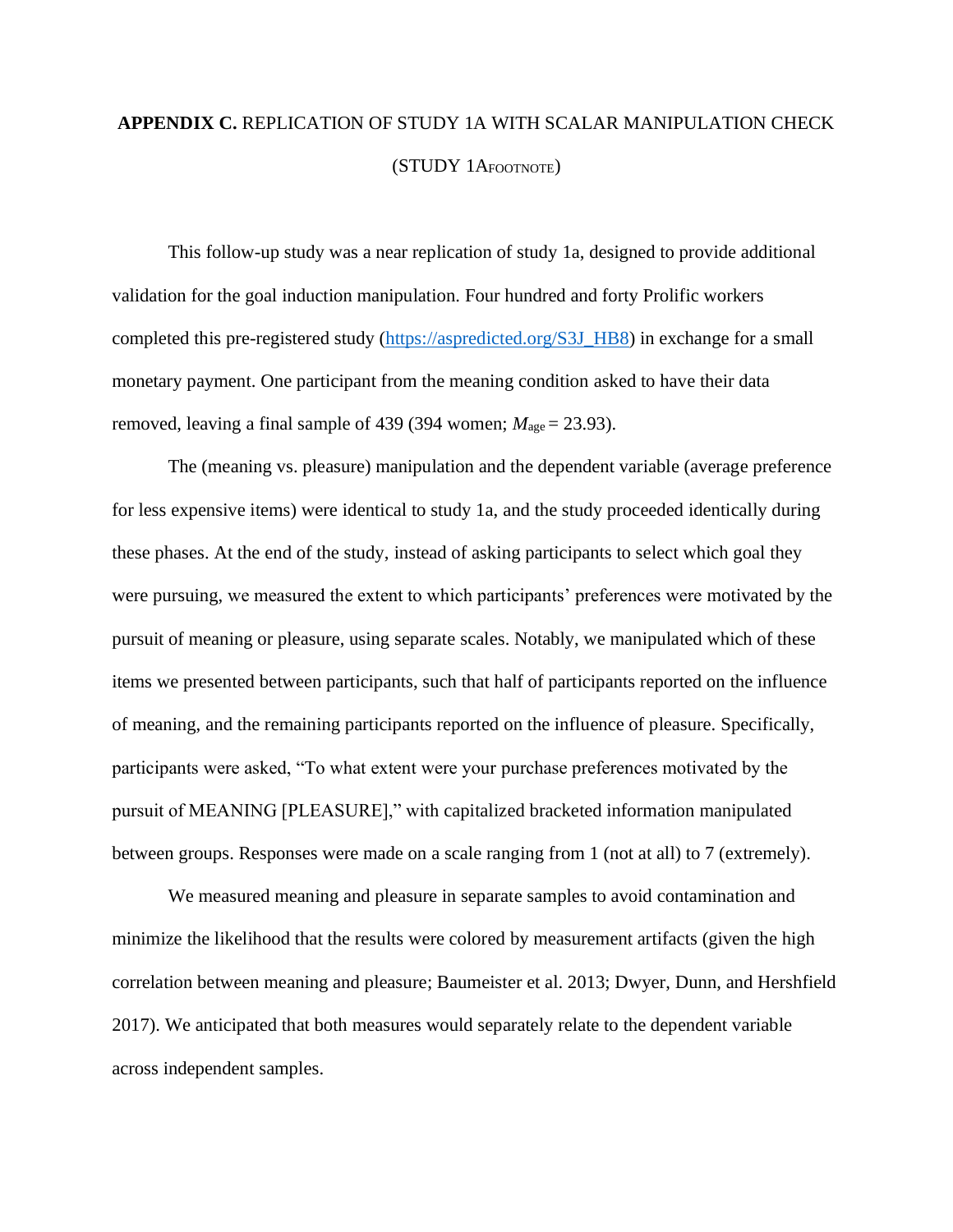Results and Discussion

First, we replicate the pattern observed in study 1a on our key outcome. Participants in the meaning condition ( $M = 4.25$ ) reported a stronger preference for the less expensive products as compared to those in the pleasure condition  $(M = 3.40; t(437) = 10.18, p < .001; d = .97)$ . We also obtain evidence that the manipulation operated in the way we intended. Amongst those presented with the meaning manipulation check, participants prompted to pursue meaning reported that their preferences were more motivated by meaning (*M* = 5.09), compared to those in the pleasure condition ( $M = 3.83$ ;  $t(214) = 6.06$ ,  $p < .001$ ;  $d = .83$ ). Likewise, amongst those presented with the pleasure manipulation check, participants prompted to pursue meaning reported that their preferences were less motivated by pleasure  $(M = 4.24)$ , compared to those in the pleasure condition  $(M = 5.87; t(221) = -9.24, p < .001; d = -1.24$ ). This result corroborates the pattern observed with the forced-choice manipulation check employed in study 1a.

As a follow-up analysis, we examined the degree to which the two manipulation check items related to participants' expressed preference for less expensive items. Corroborating the pattern we obtain when we predict product preference from experimental condition, we found that measured meaning (as assessed by the manipulation check) positively predicted people's preference for less expensive items ( $b = .12$ ,  $t(214) = 2.98$ ,  $p = .003$ ). Conversely, and consistent with past research (e.g., Wakefield and Inman 2003), we found that measured pleasure (again, as assessed by the manipulation check) negatively predicted people's preference for less expensive items  $(b = -.31, t(221) = -8.58, p < .001)$ .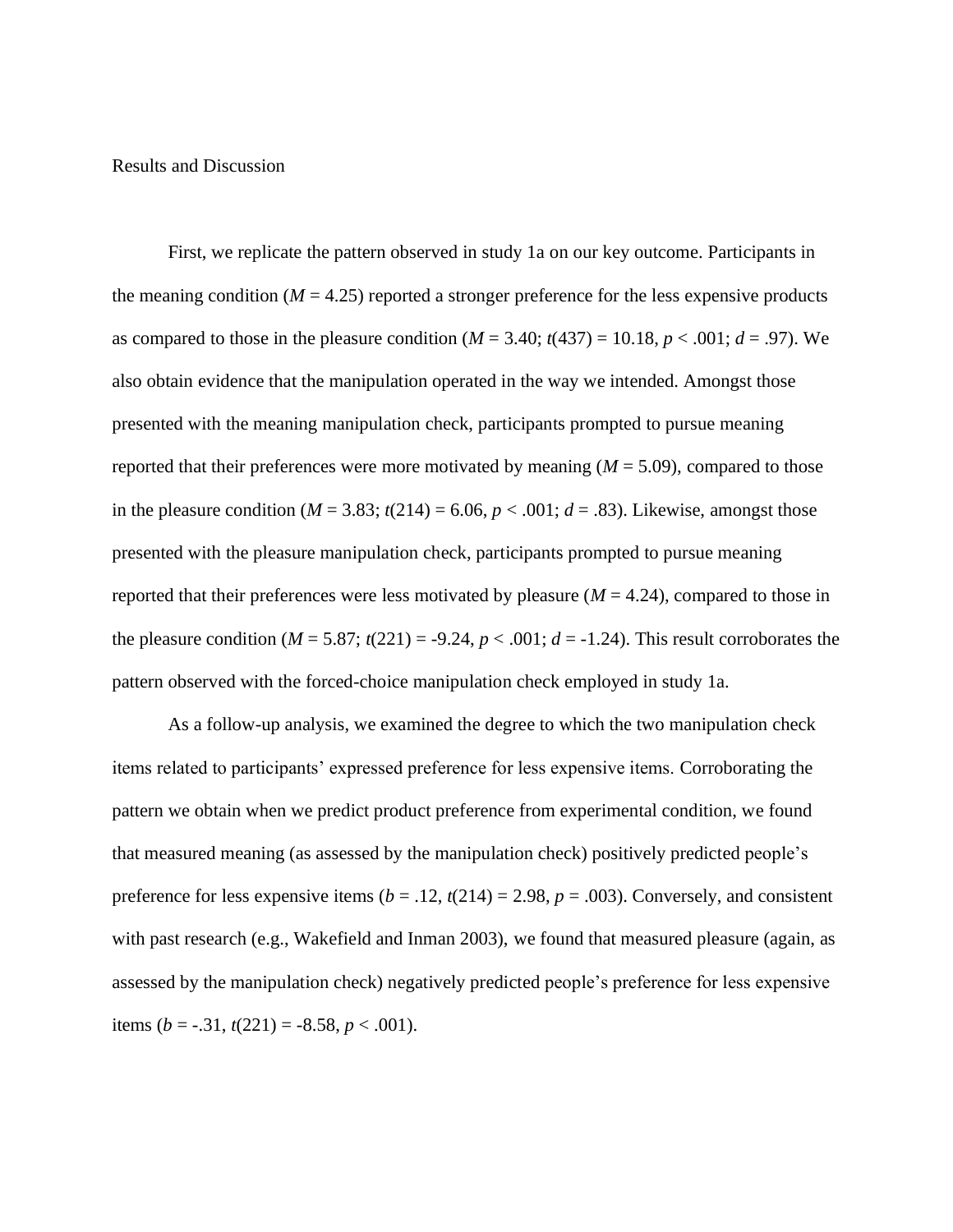Thus, we conclude that meaning and pleasure separately influence people's preference for less expensive items. While it is known that pleasure correlates with an interest in more expensive things (e.g., Wakefield and Inman 2003), we show that the pursuit of meaning leads to an opposite pattern. Importantly, these results speak against an interpretation that our key finding is driven merely by reduced pleasure amongst those pursuing meaning (studies 2, 4a, and 4b provide additional evidence against such an interpretation).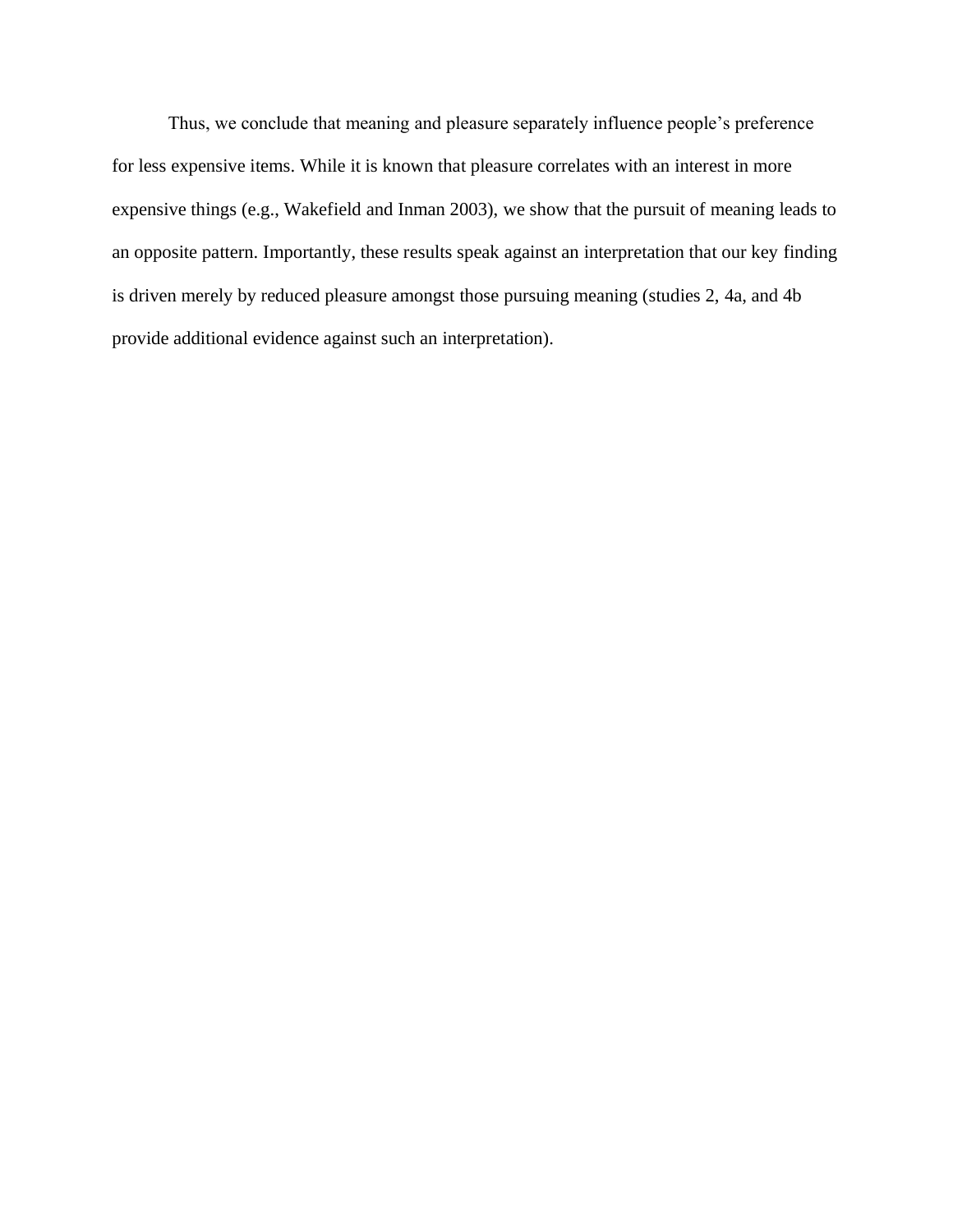# **APPENDIX D.** REPLICATION AND EXTENSION OF STUDY 3 USING CODED MEDIATOR (STUDY 3DISCUSSION)

Here, we conceptually replicate and extend the results of study 3 by examining the effect of the meaning goal on participants' thoughts about alternative uses for their money. More specifically, for each of four product sets, after indicating their preference between more and less expensive products participants explained their preference in 1-2 sentences. This rich set of responses was then coded by trained research assistants for opportunity cost consideration.

Furthermore, we examine the effect of reminding participants of the typical link between a product's quality and its durability. This durability factor allowed us to examine a boundary at which the effect of the pursuit of meaning (vs. pleasure) on the preference for less expensive items would not be obtained. Specifically, we predicted that prompting participants to think about the link between quality and durability would cause meaning-motivated participants to shift away from thinking about opportunity costs, and presumably move them towards thinking more narrowly about the options at hand. If so, then the key result should be attenuated amongst those who are reminded that higher quality products tend to be more durable. Furthermore, this moderated pattern should be mediated by the coded index of opportunity cost consideration.

#### Design and Method

Two hundred and eighty-nine American Prolific workers completed this 2 (goal: meaning vs. pleasure) by 2 (durability-quality link reminder: present vs. absent) between-subjects design. Sample size was determined by budget and anticipated power to detect a possible interaction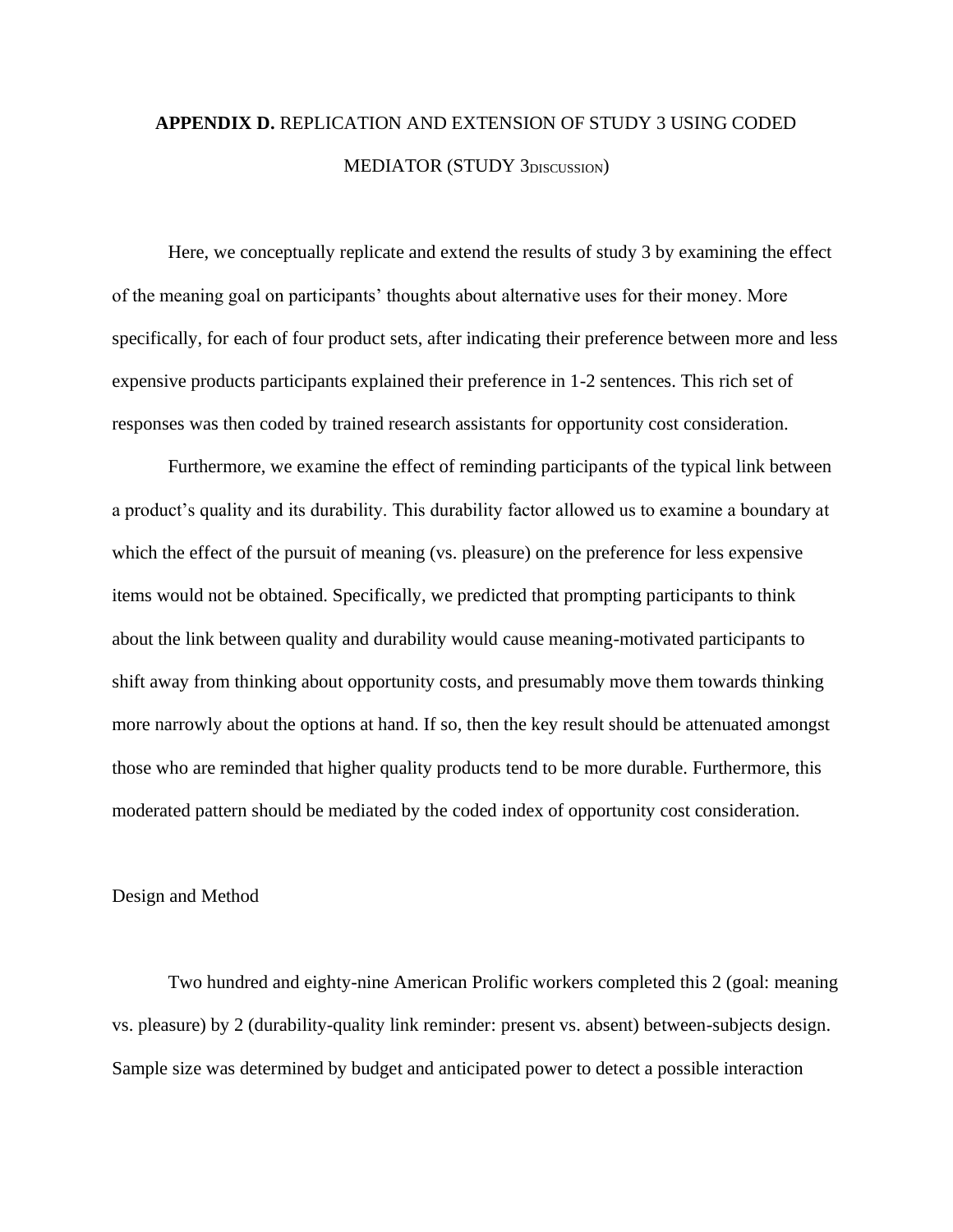between the durability and goal manipulations. To comply with the IRB requirements for this research, we excluded data from four participants (1 in the meaning condition) who requested that their data not be included in the final dataset. Therefore, the final sample consisted of responses from 285 participants (148 women;  $M_{\text{age}} = 31.82$ ).

The study design was identical to study 3 with four exceptions. First, we did not manipulate the goal writing task instructions; all participants completed the goal manipulation with the writing task instructions, taken from study 1a. Instead, in this study, we manipulated a dependent variable factor: whether participants were reminded of the link between a product's quality and its durability as they made choices. More specifically, those in the *durability-quality link present condition* received a reminder before completing the shopping task that "products" with higher quality tend to be more durable." In addition, they were shown the reminder that "high quality options tend to be more DURABLE" at the top of every choice set. Participants in the *durability-quality link absent condition* proceeded from the manipulation to the preference task as they did in study 1a and study 3.

Second, instead of providing a self-report of opportunity cost consideration, participants were asked to explain their thought process as they indicated their preferences. Third, participants viewed and rated only four product sets (from the coffee and car categories) as opposed to 12. We limited the number of product sets in this study because we wanted participants to generate rich (codable) responses to the thought listing task. Similar to Spiller (2011), participants were asked to "write 1-2 sentences explaining your preference" for each of the four product sets on a subsequent page so they could not change their preference rating based on their explanation. The four free responses were then coded by two research assistants (who were blind to the research hypotheses and participants' experimental condition) for how much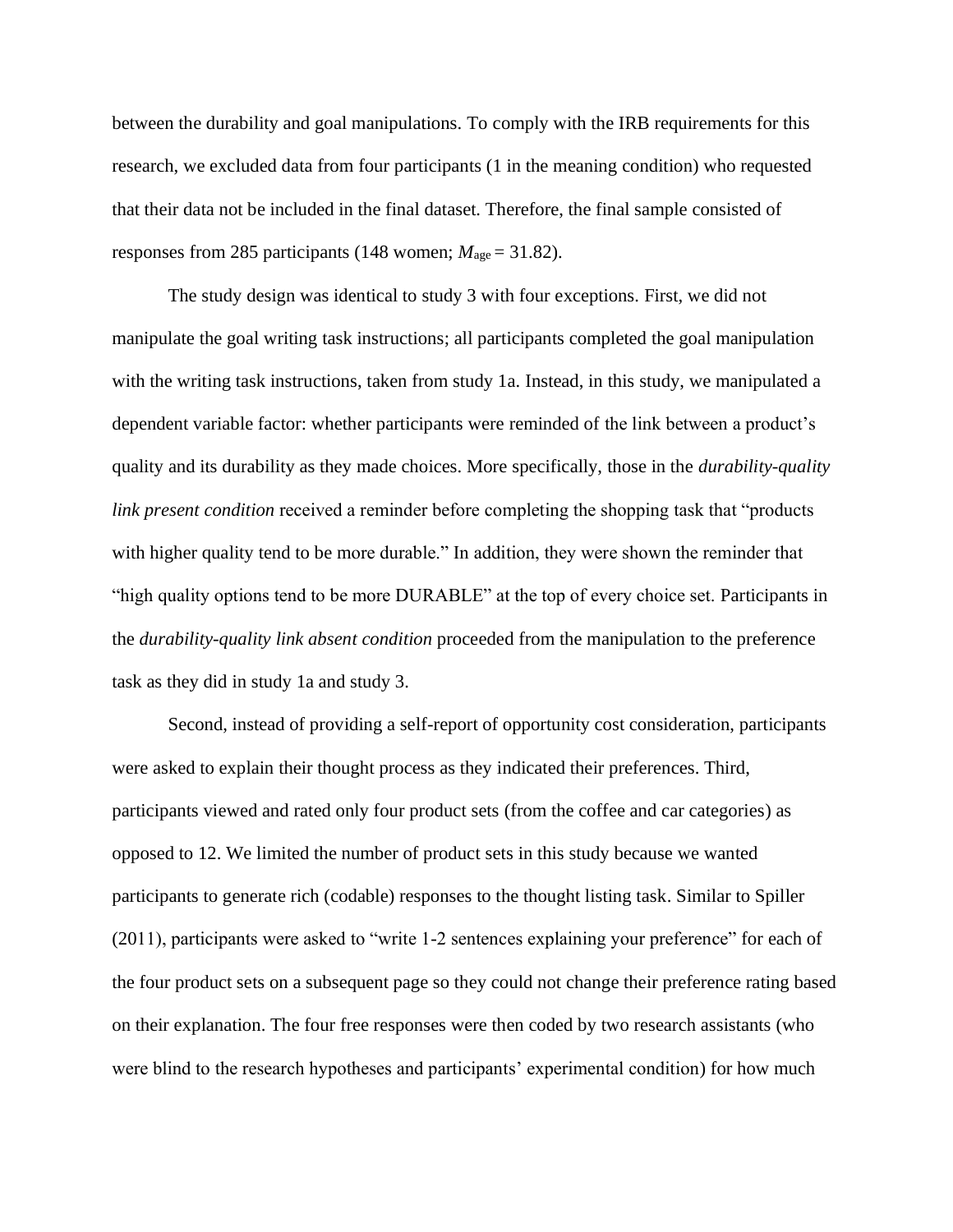the participant was focused on opportunity costs (i.e., how much participants mentioned or focused on other things they could do with their money besides buy the product in question;  $1 =$ little to no focus;  $5 = a$  lot of focus). To evaluate alternative explanations for our key result, responses were also coded for *resource conservation* (i.e., how much participants appeared to be trying to save money for future unknown circumstances;  $1 =$  little to no focus;  $5 =$  a lot of focus) and *financial scarcity* (i.e., how much participants appeared to be feeling as though there was a discrepancy between their current level of resources and a higher, more desirable reference point;  $1 =$  little to no focus;  $5 =$  a lot of focus). For the exact coding scheme see web appendix E. Responses were treated as a missing variable (3.6% of the sample) when a) any explanation was too generic or vague to be coded (e.g., "price") or b) when participants wrote nonsense phrases (e.g., "dfdhgdhdhdhd"). The coding for each product was reliable (opportunity costs:  $\alpha s > .78$ ; financial scarcity:  $\alpha s > .74$ ; resource conservation:  $\alpha s > .87$ ) so we averaged the coders' ratings to form an index for each possible process (*Mopportunity cost consideration* = 1.83; *Mfinancial scarcity* = 1.12;  $M$ *resource conservation*  $= 1.23$ .

Fourth, participants completed the same theory-derived manipulation check used in studies 1a and 1b and a manipulation check for the durability manipulation ("When you made your choices, to what extent were you focused on the durability of the options,"  $1 =$  not at all; 7  $=$  extremely; table D1).

Results and Discussion

*Product preference.* Consistent with studies 1-3, participants in the meaning condition (*M*  $= 4.34$ ) reported a higher preference for less expensive products as compared to participants in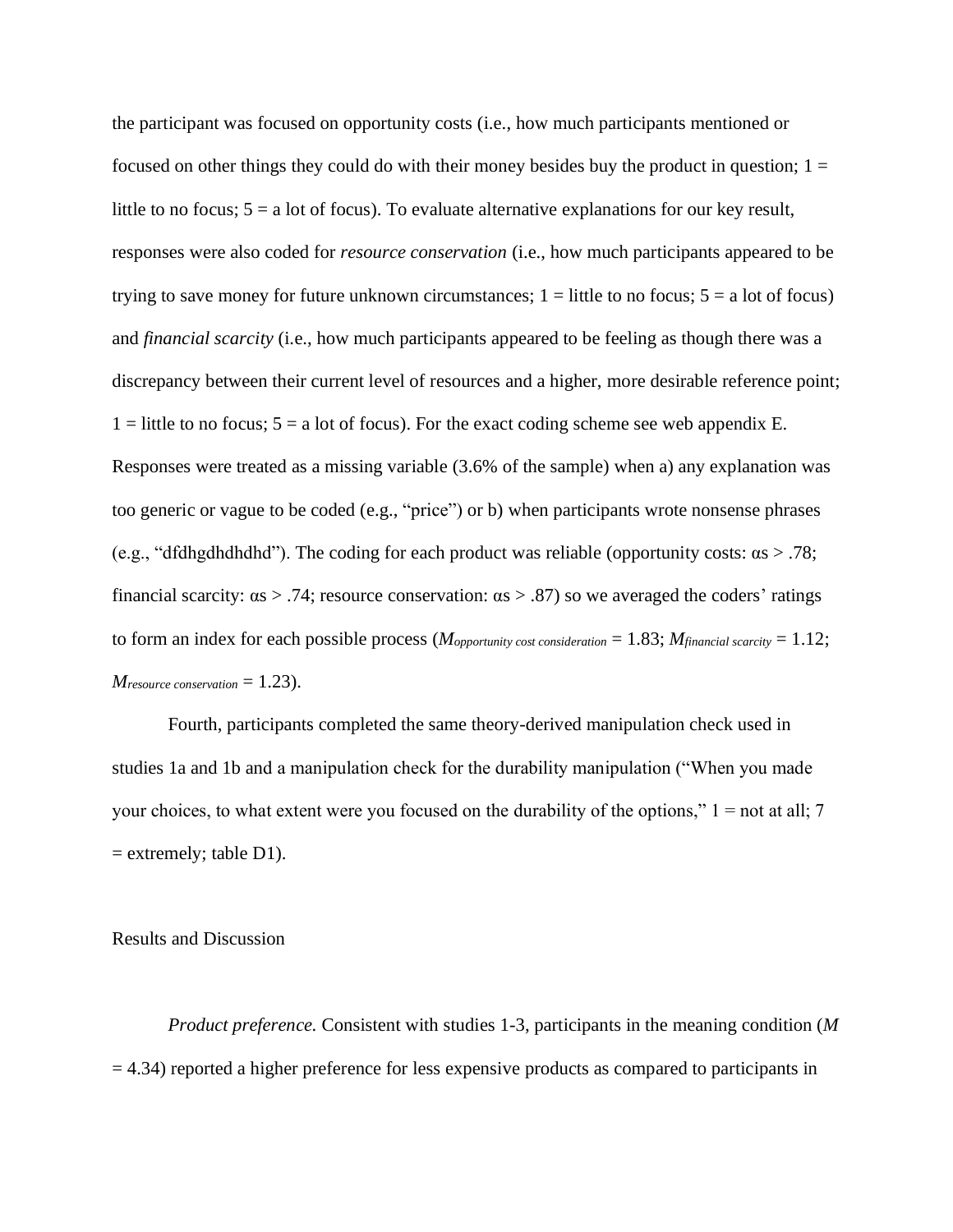the pleasure condition ( $M = 3.67$ ;  $F(1, 281) = 21.08$ ,  $p < .001$ ;  $\eta_p^2 = .070$ ). There was no main effect of the durability manipulation ( $p = .491$ ). Consistent with predictions, however, we observed a near significant goal by durability interaction  $(F(1, 281) = 3.832, p = .051; \eta_p^2 =$ .013). Decomposing this interaction, we found that when the link between quality and durability was not mentioned, we replicated our previous results: participants pursuing meaning (vs. pleasure) showed a stronger preference for less expensive items (*Mmeaning* = 4.54 vs. *Mpleasure* = 3.58;  $F(1, 281) = 21.820$ ,  $p < .001$ ,  $\eta_p^2 = .072$ ). Consistent with our conceptual model, when the link between quality and durability was made salient, the magnitude of the effect was sharply reduced (*M<sub>meaning</sub>* = 4.15 vs. *M<sub>pleasure</sub>* = 3.77;  $F(1, 281)$  = 3.408,  $p = .066$ ,  $\eta_p^2 = .012$ ).

*Opportunity cost as a mechanism.* Next, we tested the predictions that the meaning (vs. pleasure) goal increased participants' consideration of opportunity costs (i.e., how much participants expressed a consideration of alternative uses for their money), but that reminding participants of the link between quality and durability would attenuate that effect. Treating coders' ratings of opportunity cost consideration as the dependent measure, we found that participants pursuing meaning  $(M = 1.97)$  focused on opportunity costs more than those pursuing pleasure ( $M = 1.69$ ;  $F(1, 277) = 10.704$ ,  $p = .001$ ;  $\eta_p^2 = .037$ ). We again found no main effect of the durability manipulation ( $p = .180$ ), but we did observe the anticipated (marginally) significant goal by durability interaction  $(F(1, 277) = 3.735, p = .054, \eta_p^2 = .013)$ . Mirroring the pattern predicting product preference, we found that when the link between quality and durability was not mentioned, participants pursuing meaning (vs. pleasure) showed a stronger preference for less expensive items, replicating the results from study 3 (*Mmeaning* = 2.10 vs. *Mpleasure* = 1.67;  $F(1, 277) = 13.786$ ,  $p < .001$ ,  $\eta_p^2 = .047$ ). Consistent with expectations, when the link between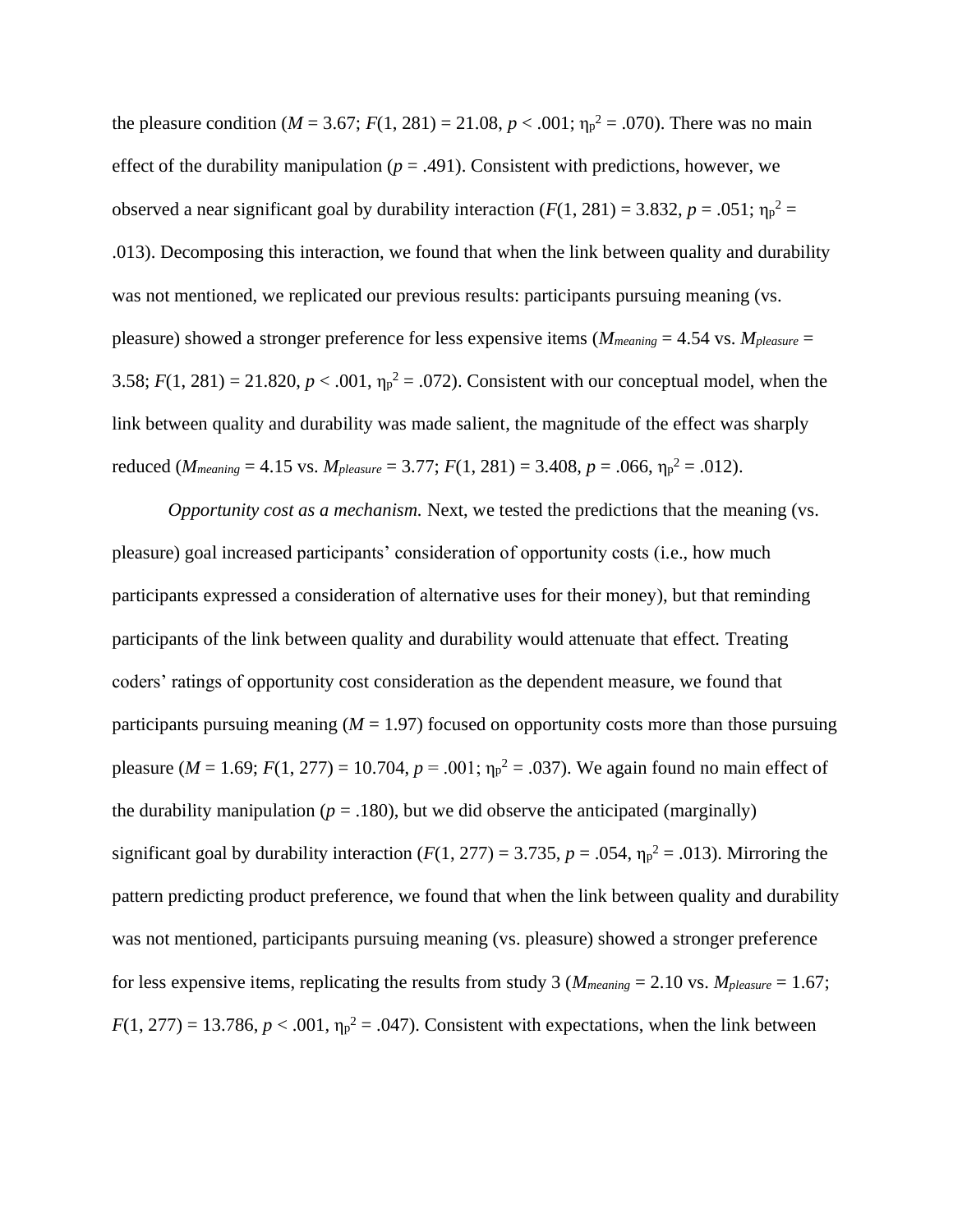quality and durability was made salient, that effect disappeared (*Mmeaning* = 1.83 vs. *Mpleasure* = 1.72;  $p = .349$ ,  $\eta_p^2 = .003$ ).

We conducted a bootstrapped moderated mediation analysis (Hayes 2017) to evaluate the hypothesis that the effect of pursuing meaning (vs. pleasure) on participants' preference for low-price options occurred via an enhanced focus on opportunity costs but only when durability was not made salient. Using the PROCESS macro (model 8), we ran a model treating the goal manipulation as the independent variable, coded focus on opportunity costs as the potential mediator, the durability manipulation as the potential moderator, and product preference as the dependent variable. This analysis revealed evidence of moderated mediation ( $b = -0.277$ , 95% CI [.-.572, -.001]). Supporting our proposed conceptual model, the indirect effect of meaning (vs. pleasure) on enhanced preference for less expensive products via coded opportunity cost consideration was significant when there was no mention of durability and quality  $(b = .373, 95\%)$ CI [.155, .593]). Consistent with expectations, when durability was made salient, the indirect effect was not significant ( $b = .096, 95\%$  CI [ $-.089, .281$ ], including zero).

*Alternative explanations.* Predicting coding of participants' focus on financial scarcity during the product preference task, we did not observe any main effects nor an interaction (*p*s > .281). Predicting coding of participants' focus on conserving resources, we also did not observe any effects of our manipulations (*p*s > .225). As such, these factors did not mediate our results (CIs include zero). Combined with the results of study 2, these findings cast doubt on the alternative explanation that participants pursuing meaning are inclined toward less expensive products because of a desire to conserve resources.

*Discussion.* The results of this study provide additional support for the hypothesis that participants pursuing meaning (vs. pleasure) prefer less expensive products because of an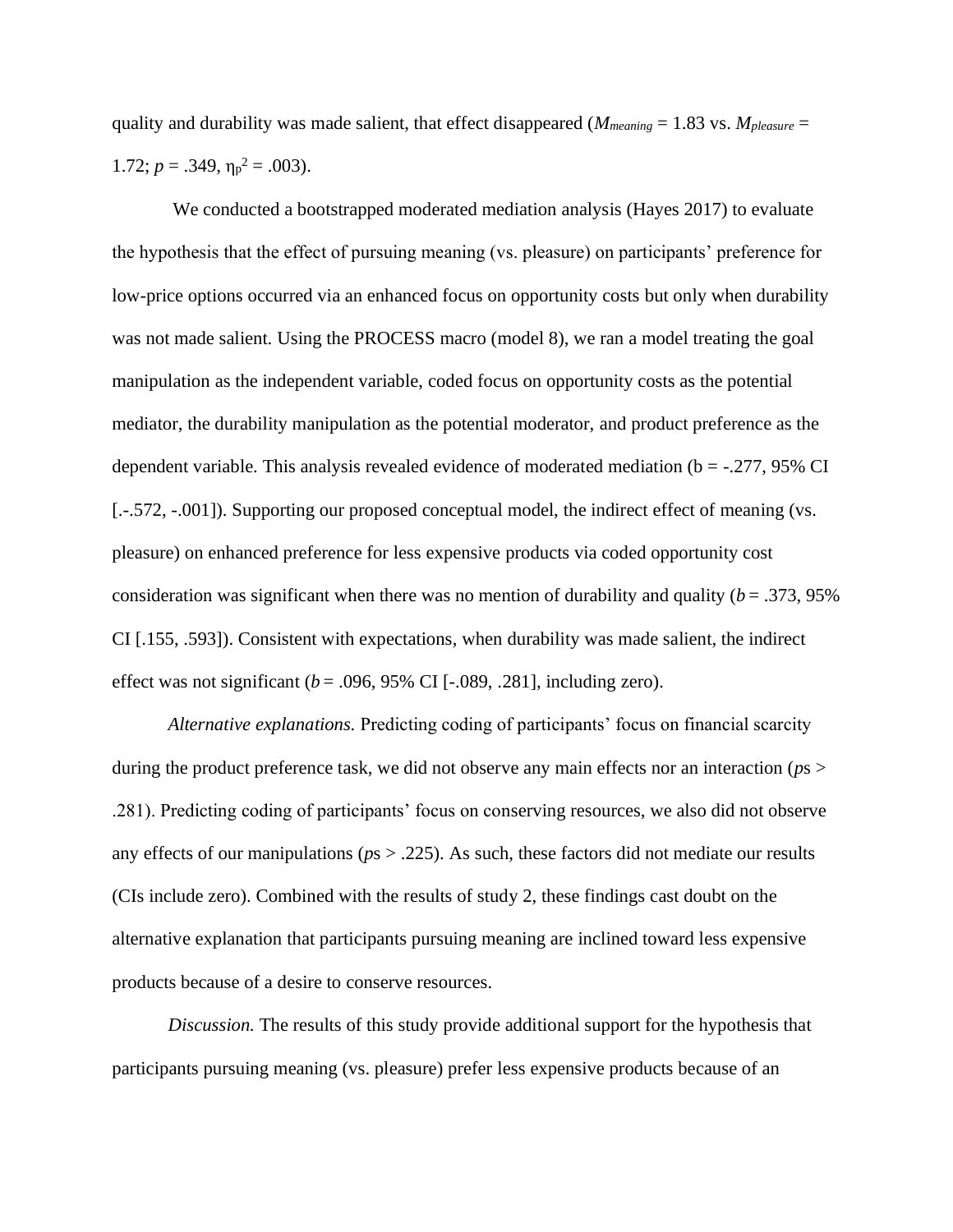enhanced focus on opportunity costs. Furthermore, this study provides evidence for a boundary condition for our key result. When the link between durability and quality was made salient, the preferences of those pursuing meaning matched the preferences of those pursuing pleasure. Notably, the durability reminder had no effect on the preferences of those pursuing pleasure, but it did reduce the preference for less expensive products among participants pursuing meaning.

We theorized that the durability manipulation prompts participants pursuing meaning to attend more narrowly to the options at hand, reducing the degree to which they spontaneously take opportunity costs into account. The moderated mediation pattern supports this thinking. For participants not exposed to the durability reminder, we replicated the mediation results obtained in study 3 using a different measure of opportunity costs (i.e., coding of participants' free responses by trained coders) that was taken from prior work on opportunity cost consideration (Frederick et al. 2009; Spiller 2011). For participants reminded of durability, that indirect effect was attenuated.

|                                                                        | $M_{Meaning}$ (SD) | $M_{Please}$ (SD) | Contrast                               |
|------------------------------------------------------------------------|--------------------|-------------------|----------------------------------------|
| Preference DV in control condition                                     | 4.54(1.12)         | 3.58(1.43)        | $t(281) = 4.67, p < .001, d = .59$     |
| Preference DV in durability-quality<br>link salient condition          | 4.15(1.06)         | 3.77(1.27)        | $t(281) = 1.85, p = .066, d = .59$     |
| Focus on alternative uses of money<br>(coded mediator)                 | 1.97(0.688)        | 1.69(0.718)       | $t(279) = 3.26, p = .001, d = .59$     |
| Focus on future benefits                                               | 5.49(1.42)         | 4.19(1.80)        | $t(283) = 6.74, p < .001, d = .59$     |
| Treat as thinking task                                                 | 4.91(1.75)         | 3.55(1.95)        | $t(283) = 6.18, p < .001, d = .59$     |
| Invest time                                                            | 5.64(1.19)         | 5.68(1.25)        | $t(283) = .260, p = .795, d = .59$     |
| Aggregate TDMC                                                         | 5.35(1.07)         | 4.47(1.17)        | $t(283) = 6.58, p < .001, d = .59$     |
| Durability check in durability-quality<br>link salient condition       | 5.22(1.49)         | 4.83(1.67)        | $t(281) = 2.59, p = .010, d = .59$     |
| Durability check in control condition                                  | 4.49(1.51)         | 4.01(1.99)        | $t(281) = 2.91, p = .004, d = .59$     |
| Main effect of durability salience<br>manipulation on durability check |                    |                   | $F(1, 281) = 4.70$ , p = .031, d = .59 |

Table D1. Effect of goal condition (meaning vs. pleasure) in study  $3<sub>Discussion</sub>$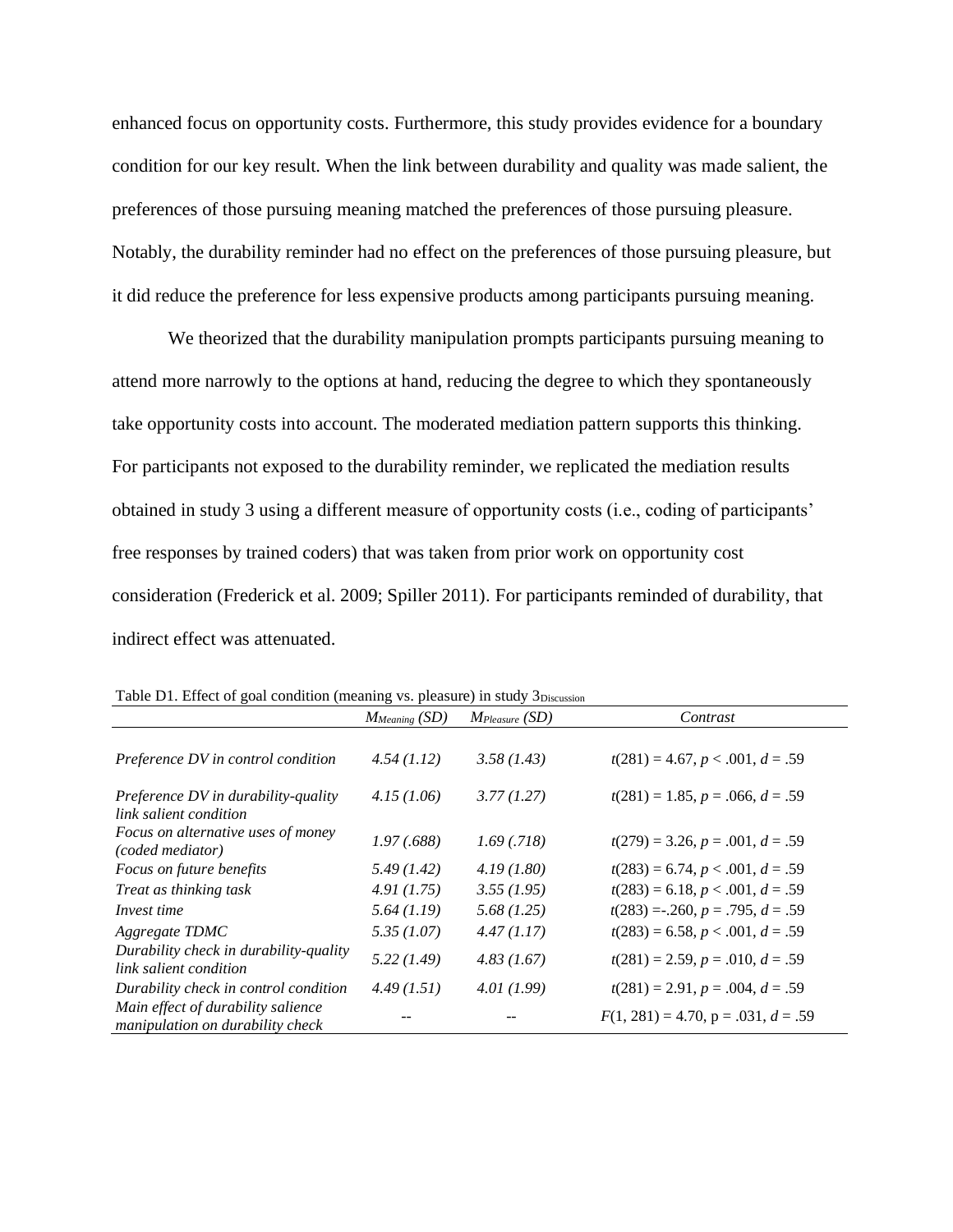# **APPENDIX E.** OPPORTUNITY COST CONSIDERATION, RESORUCE CONSERVATION,

# AND FINANCIAL SCARCITY CODING SCHEMES FOR STUDY 3piscussion

## **Opportunity Cost Coding Scheme**

For each explanation, please code whether the participant appears to mention or focus on opportunity costs (e.g., other things they could do with money besides buy coffee makers or skis).

Please make all responses on the following 0-5 coding scheme:

| $N/A$ or       | Little to no |  | A lot of focus |
|----------------|--------------|--|----------------|
| indeterminable | focus on     |  | on             |
|                | opportunity  |  | opportunity    |
|                | costs        |  | costs          |

NOTE:

- 1. Any explanation that is too generic or vague to be coded as focusing on opportunity costs should be scored as 0 (zero).
- 2. Any nonsense phrases (e.g., "dfdhgdhdhdhd") should be scored as 0 (zero).

## **Financial Constraint/Resource Scarcity Coding Scheme**

For each explanation, please code whether the participant appears to be thinking about their current financial constraints/resource scarcity when considering what they would purchase. Generally speaking, this involves feeling as though there is a discrepancy between one's current level of financial resources and a higher, more desirable reference point.

Please make all responses on the following 0-5 coding scheme:

| 999            |                 |  |            |
|----------------|-----------------|--|------------|
| $N/A$ or       | $L$ ittle to no |  | A lot of   |
| indeterminable | financial       |  | financial  |
|                | constraint      |  | constraint |

NOTE:

- 1. Any explanation that is too generic or vague to be coded as expressing financial scarcity should be scored as 999 (missing value).
- 2. Any nonsense phrases (e.g., "dfdhgdhdhdhd") should be scored as 999 (missing value).

## **Resource Conservation Coding Scheme**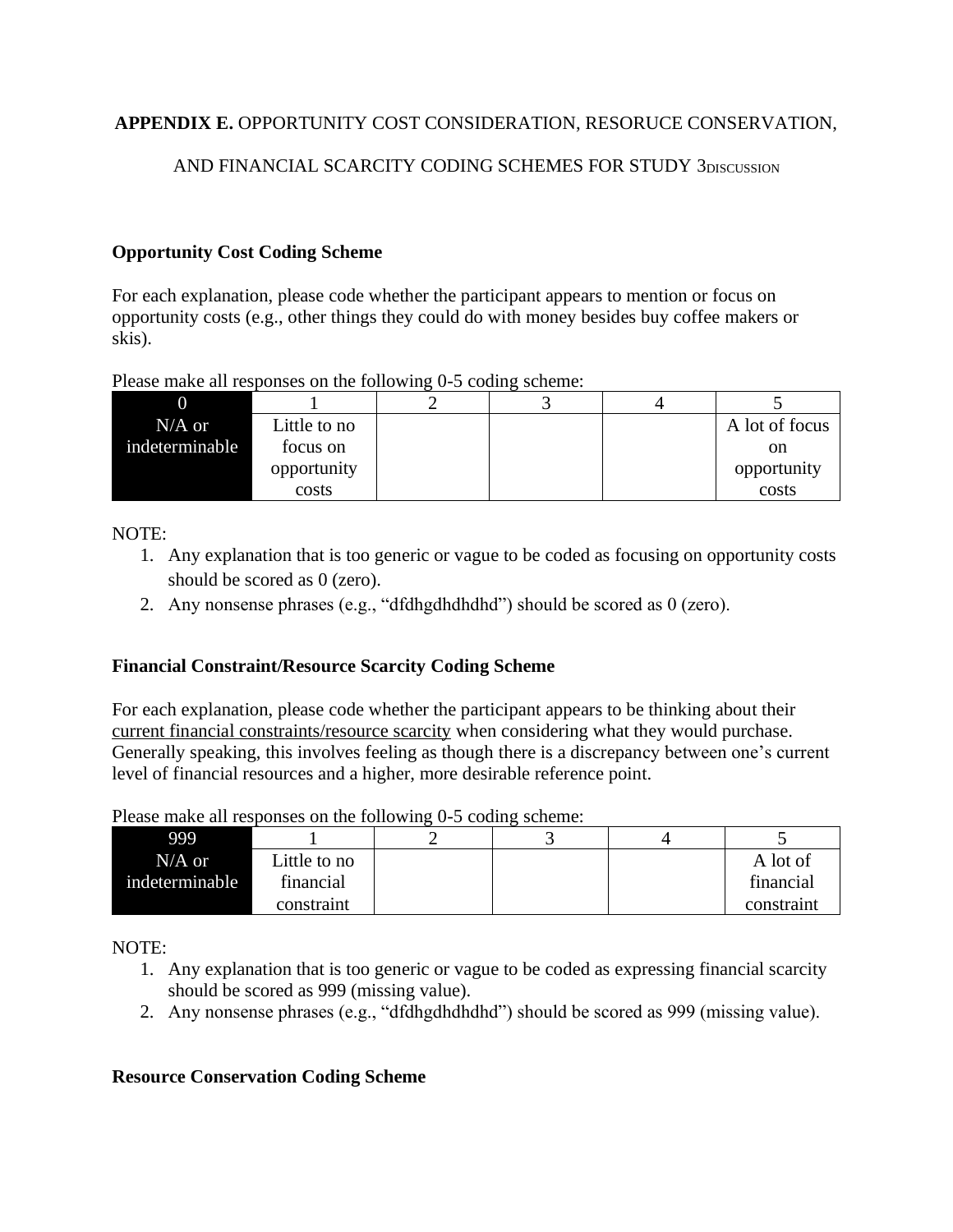For each explanation, please code whether the participant appears to be trying to conserve resources for the future (e.g., for a rainy day). More specifically, they are attempting to save money for future unknown circumstances. If they feel as though they currently do not have enough money but do not indicate a desire to conserve resources, then please code that as being financially constrained (see Rating 1).

| 999            |              |  |                |
|----------------|--------------|--|----------------|
| $N/A$ or       | Little to no |  | A lot of focus |
| indeterminable | focus on     |  | on resource    |
|                | resource     |  | conservation   |
|                | conservation |  |                |

Please make all responses on the following 0-5 coding scheme:

NOTE:

- 1. Any explanation that is too generic or vague to be coded as focusing on opportunity costs should be scored as 999.
- 2. Any nonsense phrases (e.g., "dfdhgdhdhdhd") should be scored as 999.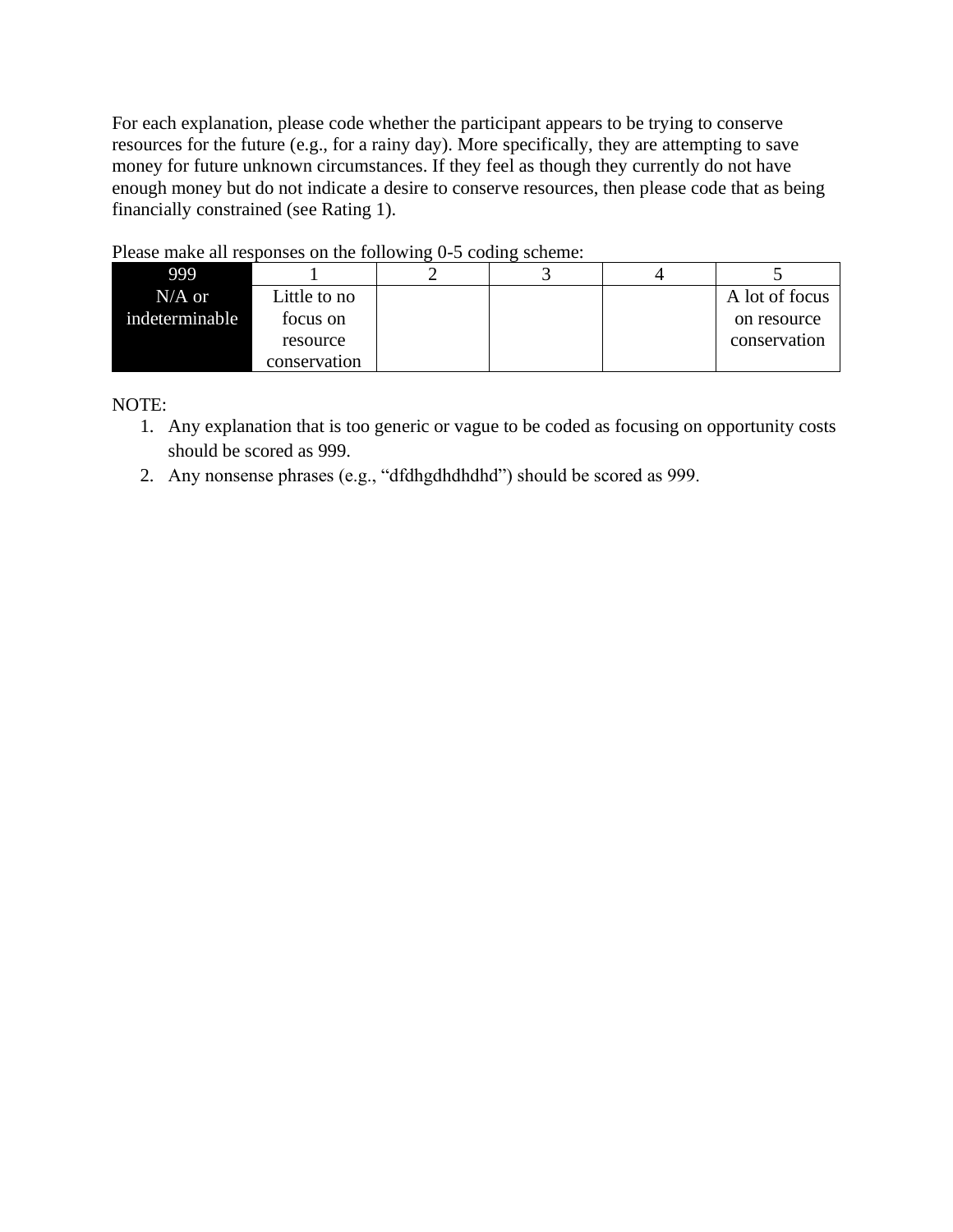#### **APPENDIX F.** VALIDATION TEST FOR STIMULI USED IN STUDY 4B

This validation test confirmed that participants perceived photo albums to be a meaningful product category, and that participants perceived the more expensive, handcrafted photo album to be *more* meaningful than the inexpensive, hardcover photo album. Two hundred and ten participants (80 women;  $M_{\text{age}} = 32.88$ ) from the same population as study 4b (Prolific workers residing in the USA) received either the meaning goal manipulation from that study or no goal manipulation (i.e., baseline condition). Then all participants viewed the products from study 4b and rated how meaningful they found each product  $(1 = not at all; 7 = very much so)$ . A one-sided t-test (using 4, the midpoint of the scale) indicated that participants who were induced to pursue a meaning goal (using the same goal manipulation from study 4b) perceived both photo albums (and thus the product album category) to be meaningful as compared to the midpoint of the scale (*M*inexpensive = 5.06,  $t(103) = 8.034$ ,  $p < .001$ ; *Mexpensive* = 5.50,  $t(103) = 12.430$ ,  $p < .001$ ). Perhaps more important, participants induced to pursue meaning perceived the *more* expensive product to be more meaningful than the less expensive product  $(t(103) = 2.909, p = .004, d =$ .29). The results were descriptively similar, if not stronger, among baseline participants who did not receive a goal (*M*inexpensive = 5.69 vs. *M*expensive = 4.80;  $t(96) = 4.968$ ,  $p < .001$ ,  $d = .51$ ).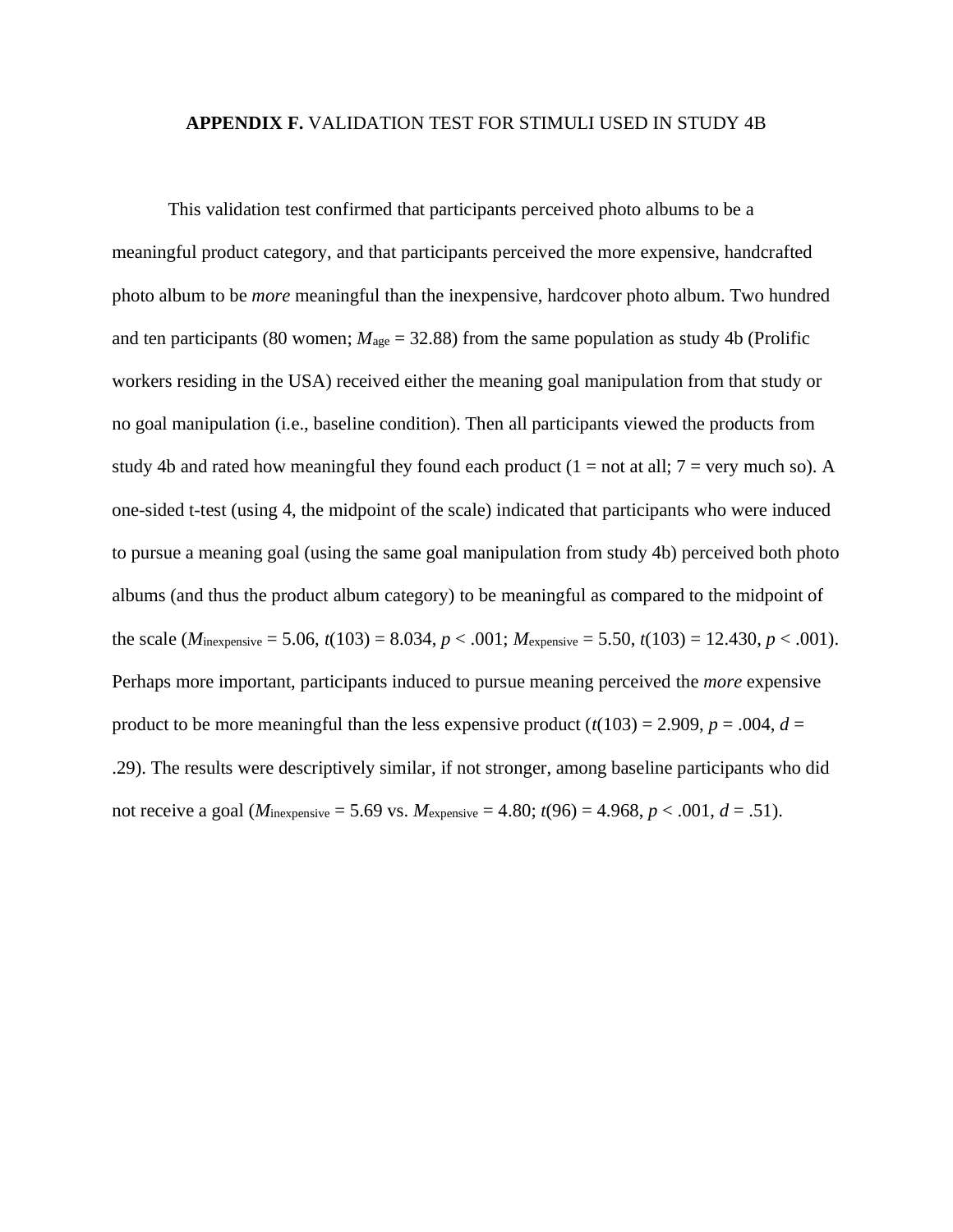## **APPENDIX G.** POST-HOC POWER AND SENSITIVITY ANALYSES

## **Study 1a: The preference for less expensive options (N = 173)**

- Study design: 2-group (goal: meaning vs. pleasure) between-subjects study
- Statistical test: independent samples t-test
- Input parameters:
	- o  $\alpha = .05$
	- o Power of 1-β = .80
	- o Obtained effect size = Cohen's *d* = .59
	- o Two-tailed test
	- o Group sizes: 92 and 81
- Required effect size given our study parameters: Cohen's  $d = .43$
- Achieved power of  $1-\beta = .97$

## **Study 1b: The preference for less expensive options (N = 325)**

- Study design: 2-group (goal: meaning vs. pleasure) between-subjects study
- Statistical test: independent samples t-test
- Input parameters:
	- o  $\alpha = .05$
	- o Power of 1-β = .80
	- o Obtained effect size = Cohen's *d* = .59
	- o Two-tailed
	- o Group sizes: 159 and 166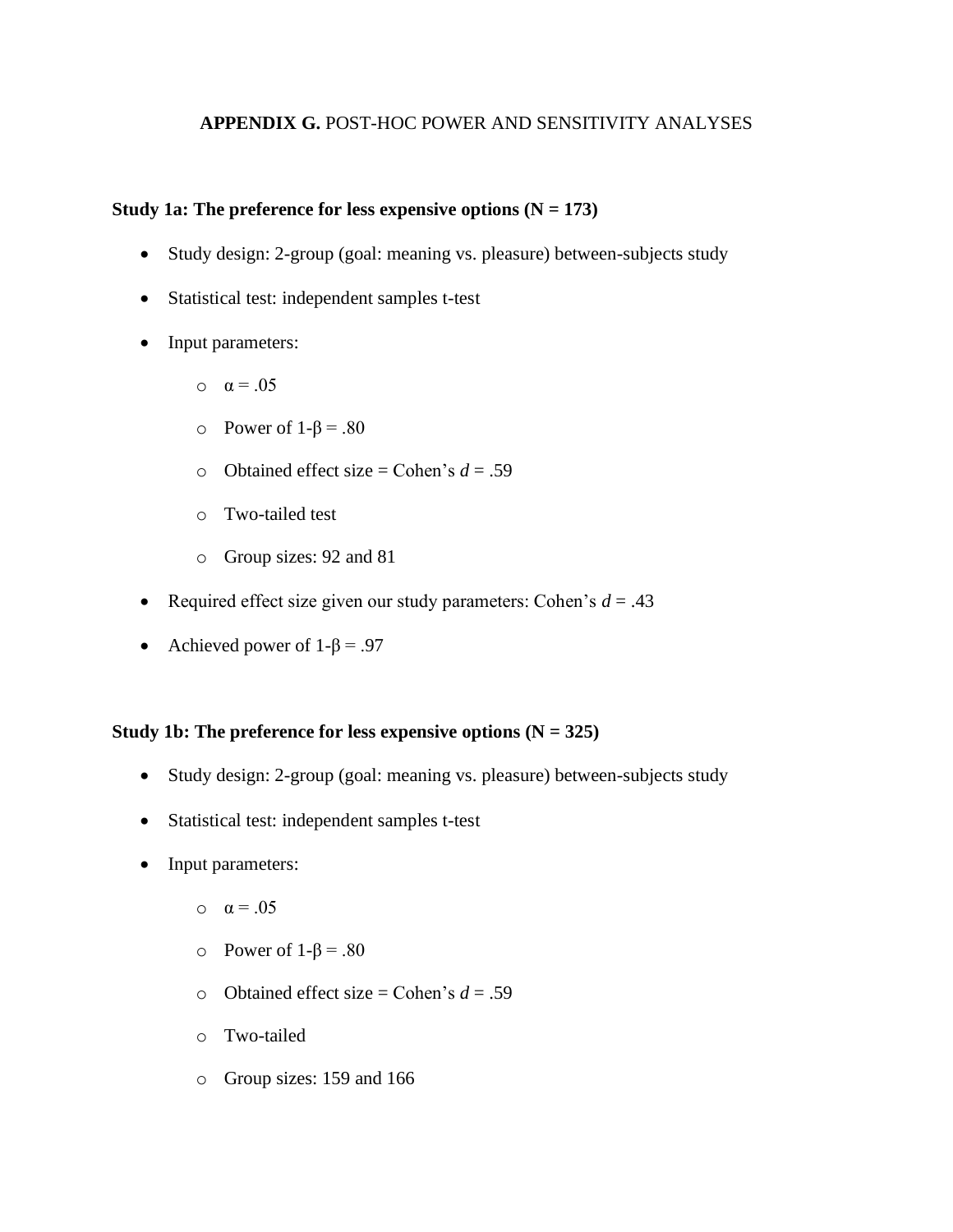- Required effect size given our study parameters: Cohen's  $d = .31$
- Achieved power of  $1-\beta = 1.00$

## **Study 1aFootnote: Replication of Study 1a with Scalar Manipulation Check (N = 439)**

- Study design: 2-group (goal: meaning vs. pleasure) between-subjects study
- Statistical test: independent samples t-test
- Input parameters:
	- o  $\alpha = .05$
	- o Power of 1-β = .80
	- o Obtained effect size = Cohen's *d* = .97
	- o Two-tailed test
	- o Group sizes: 223 and 216
- Required effect size given our study parameters: Cohen's  $d = .27$
- Achieved power of  $1-\beta = 1.00$

## **Study 2: Incentivized Choice (N = 426)**

- Study design: 2-group (goal: meaning vs. pleasure) between-subjects study
- Statistical test: independent samples t-test
- Input parameters:
	- $\alpha = .05$
	- o Power of 1-β = .80
	- o Obtained effect size = Cohen's *d* = .26
	- o Two-tailed
	- o Group sizes: 219 and 207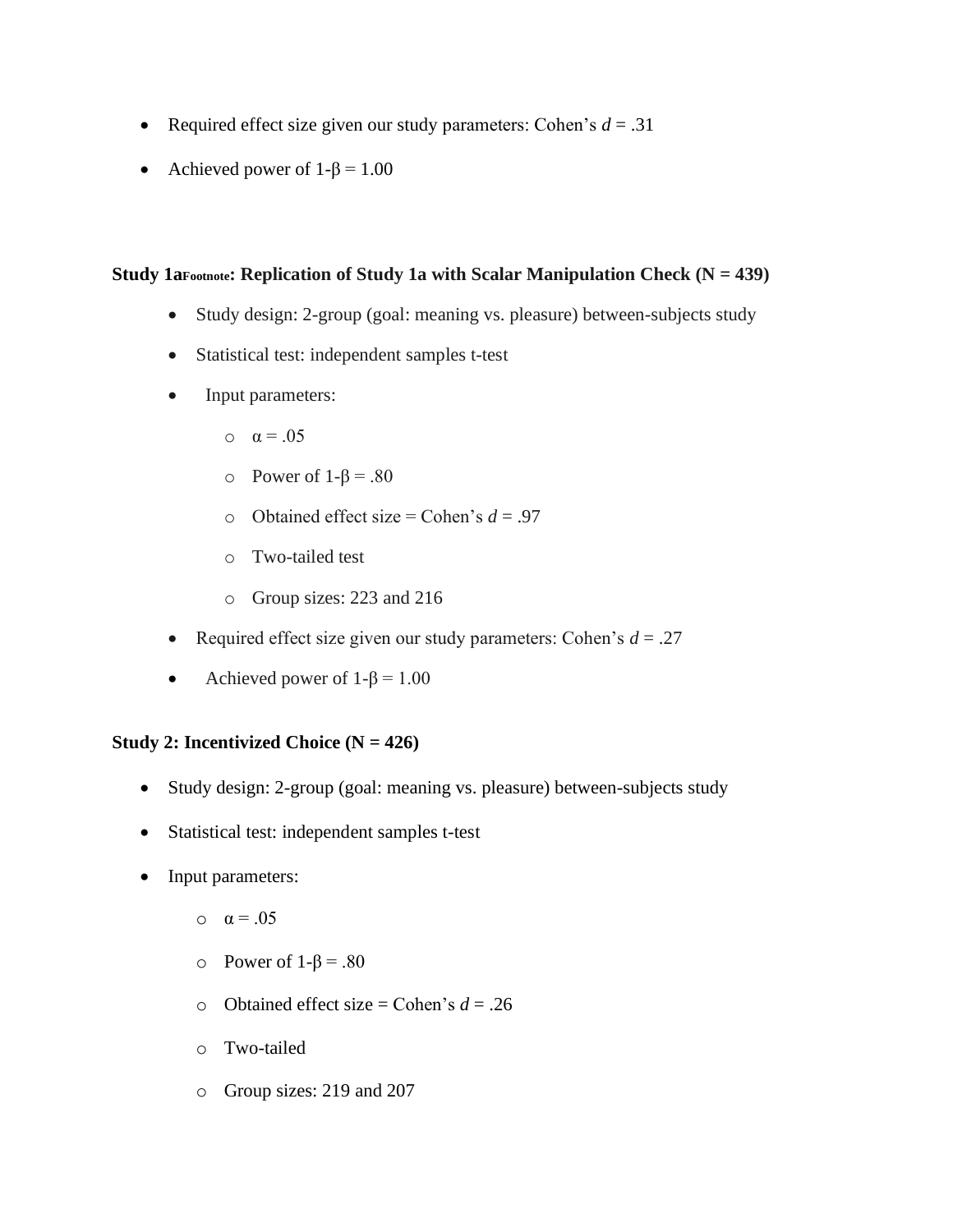- Required effect size given our study parameters: Cohen's  $d = .27$
- Achieved power of  $1-\beta = .76$

## **Study 3: Opportunity Cost Consideration as a Mediator (N = 438)**

- Study design: 2 (goal: meaning vs. pleasure) by 2 (elaboration prompt: present vs. absent) with goal and elaboration as between-subjects factors
- Statistical test: ANOVA: fixed effects, special, main effects and interactions
	- o  $\alpha = .05$
	- o Power of 1-β = .80
	- o Obtained effect size (price preference): Cohen's *f* **=** .34
	- o Obtained effect size (opportunity cost consideration): Cohen's *f* **=** .19
	- o Numerator df = 1; number of groups = 4
- Required effect size: Cohen's  $f = .13$
- Achieved power of  $1-\beta$  (price preference) = 1.00
- Achieved power of 1-β (opportunity cost consideration) = .98

**Study 3Discussion: Coded Opportunity Cost Consideration and a Boundary Condition (N =** 

**285)**

- Study design: 2 (goal: meaning vs. pleasure) by 2 (durability reminder: present vs. absent), with goal and durability as between-subjects factors
- Statistical test: ANOVA: fixed effects, special, main effects and interactions
	- o  $\alpha = .05$
	- o Power of 1-β = .80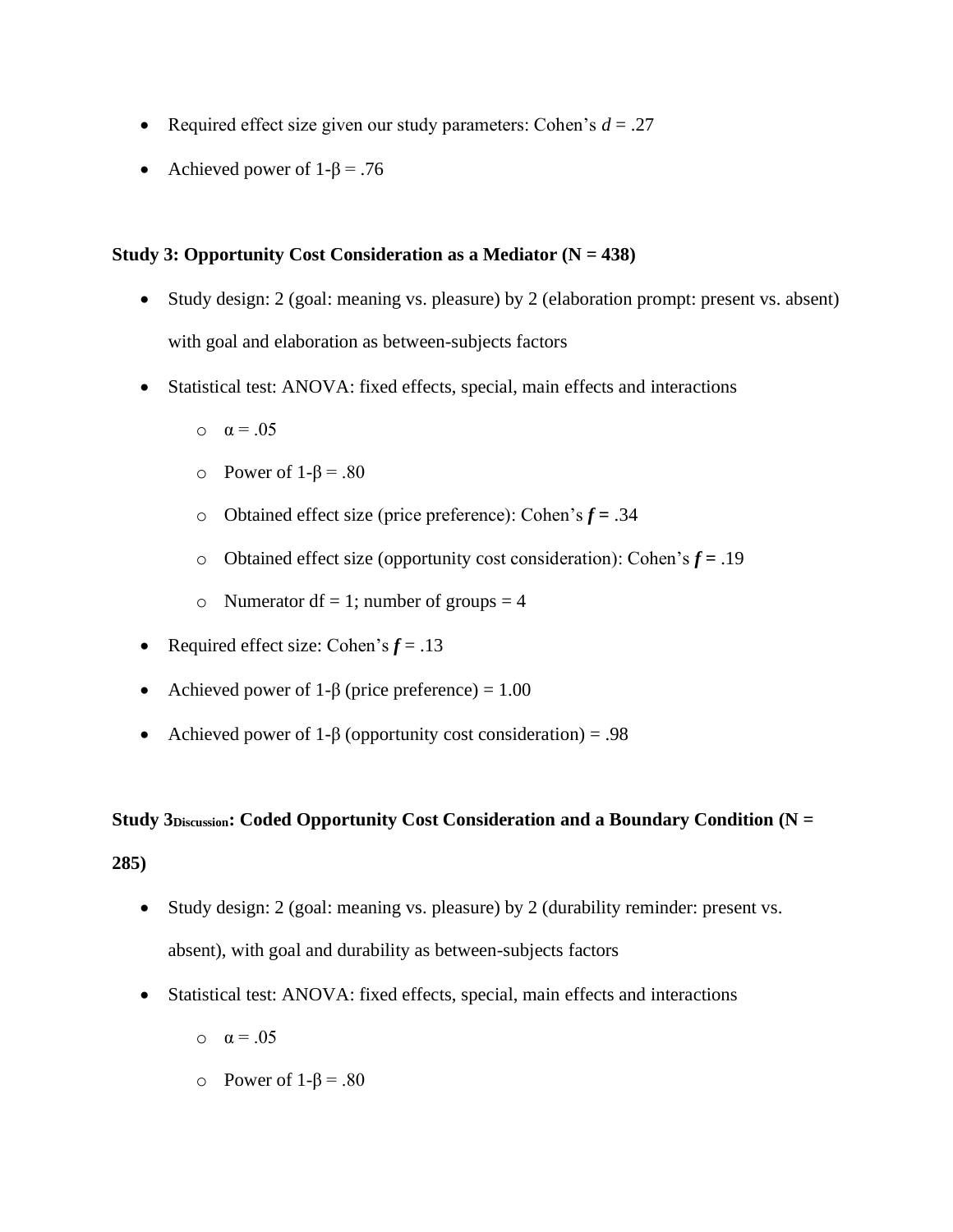- o Main effect of goal condition on
	- **•** price preference: Cohen's  $f = .27$
	- **•** opportunity cost consideration: Cohen's  $f = .20$
- o Interaction between goal and durability conditions on
	- **•** price preference: Cohen's  $f = .11$
	- **•** opportunity cost consideration: Cohen's  $f = .11$
- o Numerator df = 1; number of groups = 4
- Required effect size: Cohen's  $f = .17$
- Achieved power of 1- $\beta$  for the main effect of goal condition on
	- $\circ$  price preference = .92
	- $\circ$  opportunity cost consideration = 1.00
- Achieved power of 1-β for the goal by durability interaction on
	- o price preference  $= .46$
	- $\circ$  opportunity cost consideration = .46

## **Study 4a: Process by Moderation (final sample N = 438)**

- Study design: 2 (goal: meaning vs. pleasure) by 2 (opportunity cost reminder: present vs. absent), with goal and opportunity cost salience as between-subjects factors
- Statistical test: z test, logistic regression
	- o Two tailed
	- o Main effect:  $H1 = .40$ ;  $H0 = .30$  (Odds ratio = 1.56; Pr = .30)
	- $\circ$  Simple effect of goal condition in the opportunity cost not salient condition H1 =

.36; H0 = .17 (Odds ratio = 2.75; Pr = .17)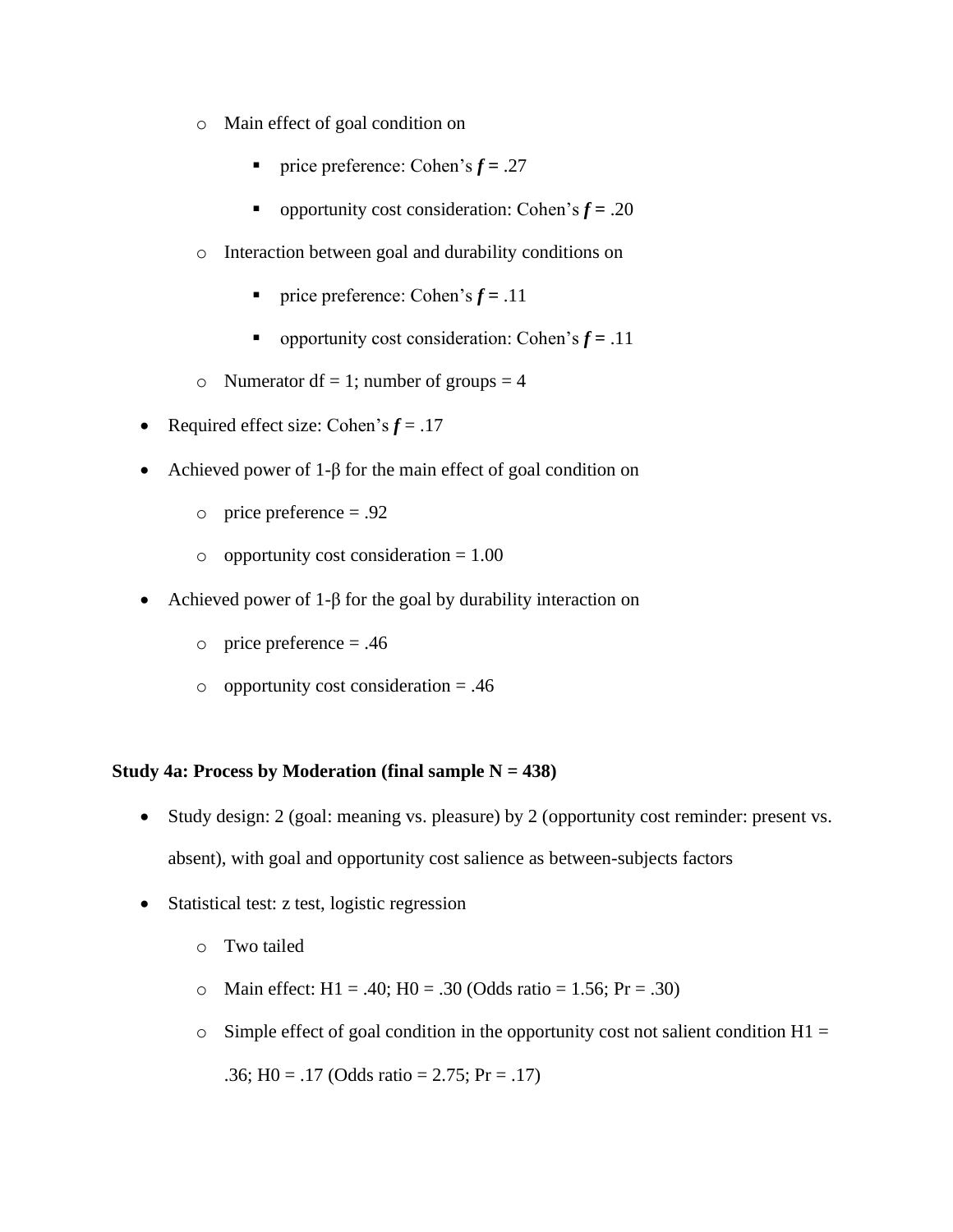- o  $\alpha = .05$
- o Power of 1-β = .80
- o X distribution: binomial
- Required effect size: Odds ratio .43
- Achieved power for the main effect of goal condition  $1-\beta = .99$
- Achieved power for the simple effect of goal condition in the opportunity cost not salient condition  $1-\beta = 1.00$

## **Study 4b: Willingness to Pay (N = 332)**

- Study design: 3-groups (opportunity cost consideration vs. opportunity cost neglect vs. baseline) between-subjects design
- Statistical test: fixed effects, one-way omnibus ANOVA
- Input parameters:
	- $\alpha = .05$
	- o Power of 1-β = .80
	- o Obtained effect size: Cohen's *f* = .19
	- o Three groups
- Required effect size given our study parameters: Cohen's  $f = .17$
- Achieved power of  $1-\beta = .88$